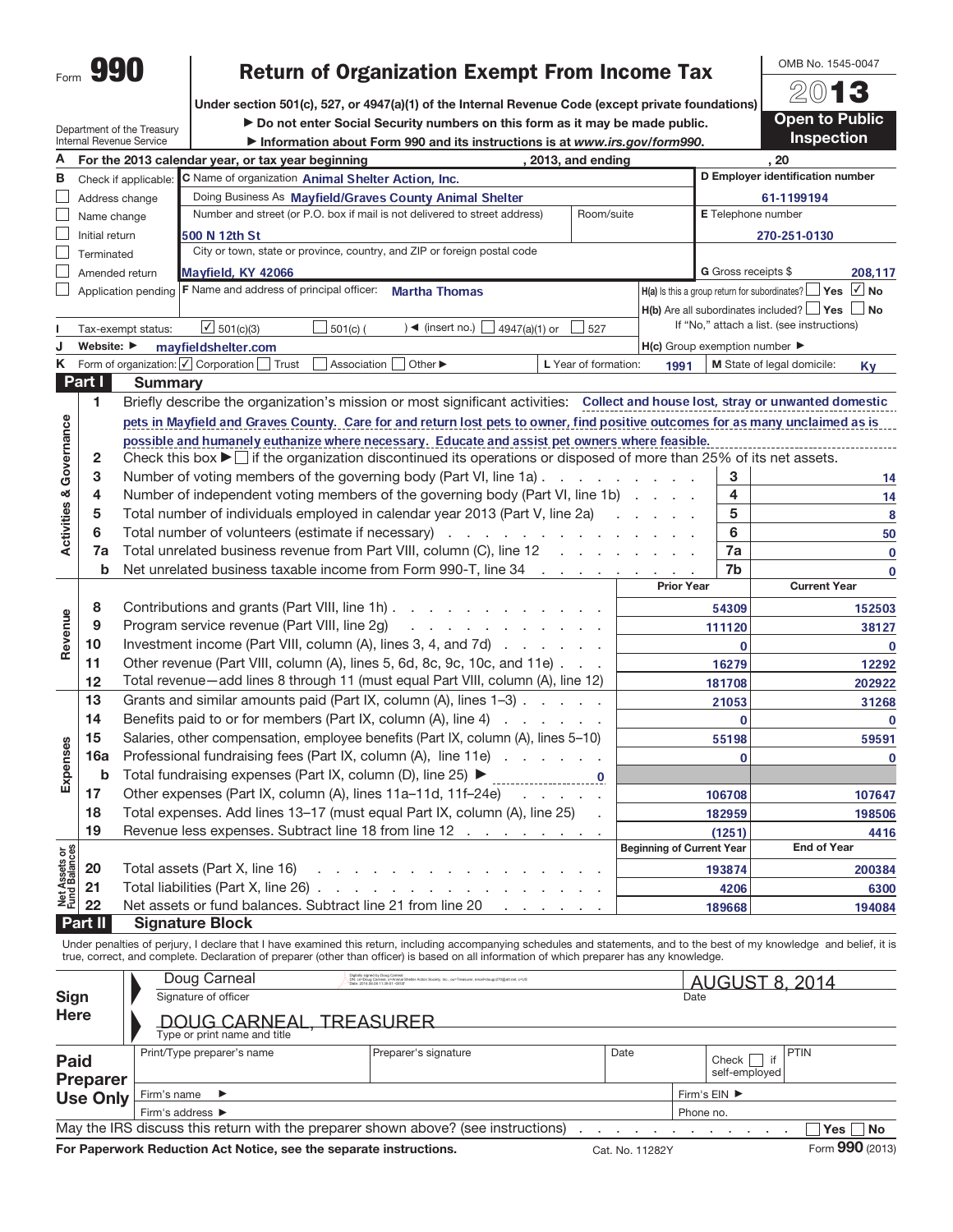|                 | Form 990 (2013)<br>Page 2                                                                                                                                                                                                                                                                                                                   |
|-----------------|---------------------------------------------------------------------------------------------------------------------------------------------------------------------------------------------------------------------------------------------------------------------------------------------------------------------------------------------|
| <b>Part III</b> | <b>Statement of Program Service Accomplishments</b>                                                                                                                                                                                                                                                                                         |
|                 | Check if Schedule O contains a response or note to any line in this Part III                                                                                                                                                                                                                                                                |
| 1               | Briefly describe the organization's mission:                                                                                                                                                                                                                                                                                                |
|                 | Collect, house and make humane disposition of unwanted, stray or abandoned domestic pets in Mayfield & Graves County, KY.<br>Educate the public concerning proper care of domestic pets and lend assistance where funds are available, to enable individuals to                                                                             |
|                 | retain pets in their homes, including spay/neuter assistance, limited pet food assistance, limited pet care and assistance with rental                                                                                                                                                                                                      |
|                 | deposits for pets.                                                                                                                                                                                                                                                                                                                          |
| 2               | Did the organization undertake any significant program services during the year which were not listed on the                                                                                                                                                                                                                                |
|                 | √ No<br>l lYes<br>If "Yes," describe these new services on Schedule O.                                                                                                                                                                                                                                                                      |
| 3               | Did the organization cease conducting, or make significant changes in how it conducts, any program                                                                                                                                                                                                                                          |
|                 |                                                                                                                                                                                                                                                                                                                                             |
|                 | If "Yes," describe these changes on Schedule O.                                                                                                                                                                                                                                                                                             |
| 4               | Describe the organization's program service accomplishments for each of its three largest program services, as measured by<br>expenses. Section 501(c)(3) and 501(c)(4) organizations are required to report the amount of grants and allocations to others,<br>the total expenses, and revenue, if any, for each program service reported. |
| 4a              | 151,624 including grants of \$<br>(Code:<br>) (Expenses \$<br>) (Revenue \$<br>30,256)                                                                                                                                                                                                                                                      |
|                 | Accept, care for and rehome or make humane disposition of stray, homeless or unwanted domestic pets in Mayfield and Graves                                                                                                                                                                                                                  |
|                 | County. 2,543 animals received in shelter, 1177 owner surrender, 519 seized, 847 stray; 189 adopted, 19 died, 12 DOA, 1388                                                                                                                                                                                                                  |
|                 | euthanized, 170 returned to owner and 753 transferred to rescues or other shelters.                                                                                                                                                                                                                                                         |
|                 | Revenue for this program service includes adoption fees, reclaim income and pull fees or reimbursement of requested services from                                                                                                                                                                                                           |
|                 | rescue groups or other shelters.                                                                                                                                                                                                                                                                                                            |
|                 |                                                                                                                                                                                                                                                                                                                                             |
|                 |                                                                                                                                                                                                                                                                                                                                             |
|                 |                                                                                                                                                                                                                                                                                                                                             |
|                 |                                                                                                                                                                                                                                                                                                                                             |
|                 |                                                                                                                                                                                                                                                                                                                                             |
|                 |                                                                                                                                                                                                                                                                                                                                             |
| 4b              | 30,906) (Revenue \$<br>(Code:<br>7,335)                                                                                                                                                                                                                                                                                                     |
|                 | Provide low cost spay and neuter services for residents of Mayfield and Graves County                                                                                                                                                                                                                                                       |
|                 | PetSmart Targeted Spay/Neuter Program for dogs \$24,536 expended, 368 surgeries performed                                                                                                                                                                                                                                                   |
|                 | Other spay/neuter assistance \$5,029 expended, 96 surgeries performed (cats & dogs)                                                                                                                                                                                                                                                         |
|                 | Revenue for this program service includes only spay/neuter copayments by program participants. Funding is made available by                                                                                                                                                                                                                 |
|                 | grants from other organizations and donations from individuals.                                                                                                                                                                                                                                                                             |
|                 |                                                                                                                                                                                                                                                                                                                                             |
|                 |                                                                                                                                                                                                                                                                                                                                             |
|                 |                                                                                                                                                                                                                                                                                                                                             |
|                 |                                                                                                                                                                                                                                                                                                                                             |
|                 |                                                                                                                                                                                                                                                                                                                                             |
|                 |                                                                                                                                                                                                                                                                                                                                             |
| 4c              | 5,412 including grants of \$<br>) (Expenses \$<br>362) (Revenue \$<br>(Code:<br>$\mathbf{0}$ )                                                                                                                                                                                                                                              |
|                 | Assist individuals to enable them to care for their animals and care for special needs animals entering the shelter.                                                                                                                                                                                                                        |
|                 | Medical treatment or grooming needs not in normal shelter budget \$5,050 (36 animals)                                                                                                                                                                                                                                                       |
|                 | Assist persons needing food or medical treatment for their animals \$362, 5 individuals helped. Assistance is made in the form of                                                                                                                                                                                                           |
|                 | animal food and/or medicine purchased and delivered to the individual or funds paid directly to the veterinarian.                                                                                                                                                                                                                           |
|                 | This program generates no revenue.                                                                                                                                                                                                                                                                                                          |
|                 |                                                                                                                                                                                                                                                                                                                                             |
|                 |                                                                                                                                                                                                                                                                                                                                             |
|                 |                                                                                                                                                                                                                                                                                                                                             |
|                 |                                                                                                                                                                                                                                                                                                                                             |
|                 |                                                                                                                                                                                                                                                                                                                                             |
|                 |                                                                                                                                                                                                                                                                                                                                             |
| 4d              | Other program services (Describe in Schedule O.)                                                                                                                                                                                                                                                                                            |
|                 | (Expenses \$<br>including grants of \$<br>) (Revenue \$                                                                                                                                                                                                                                                                                     |
| 4е              | Total program service expenses<br>187,942                                                                                                                                                                                                                                                                                                   |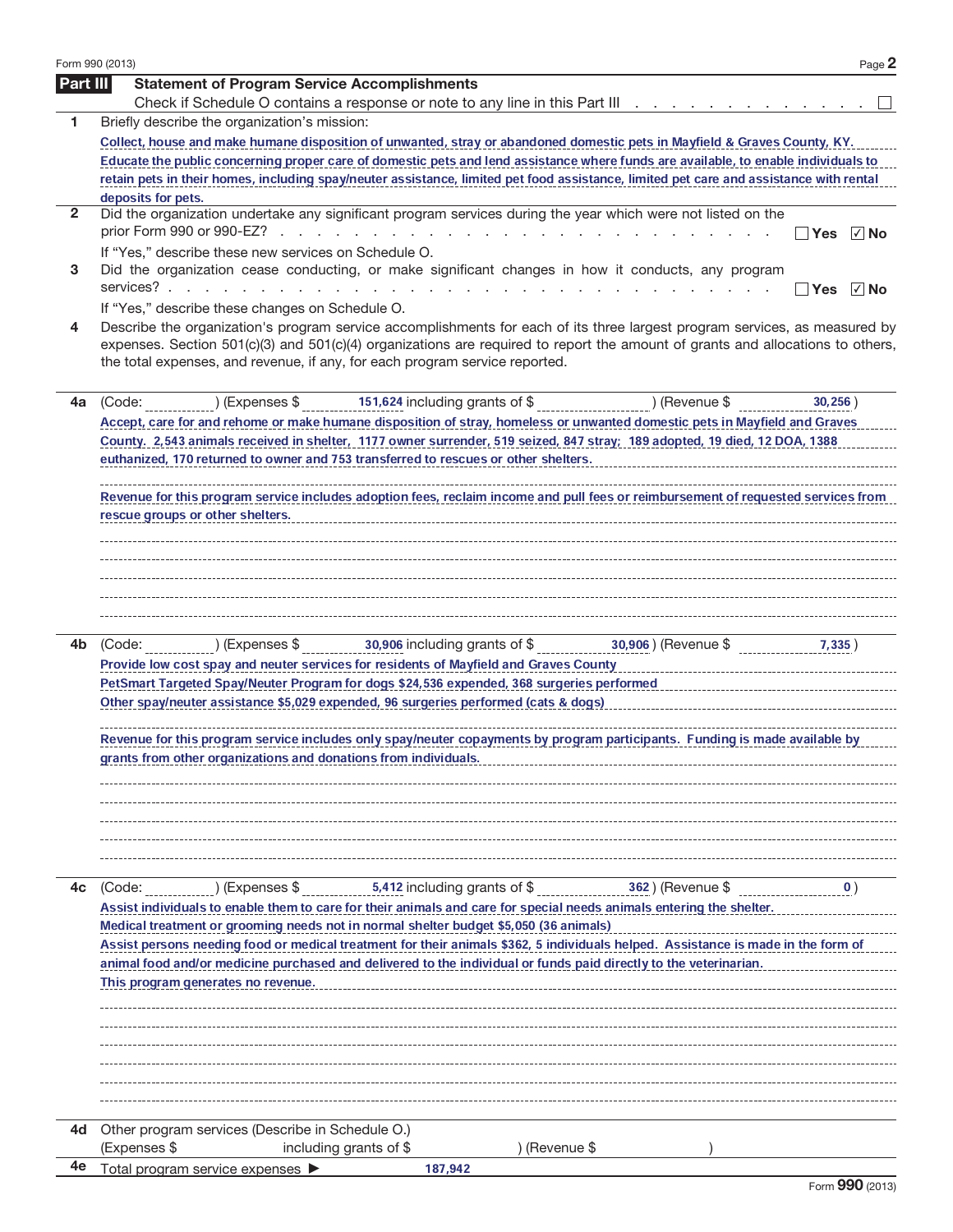|                | Form 990 (2013)                                                                                                                                                                                                                                                                                                                                                              |                        |                         | Page $3$     |
|----------------|------------------------------------------------------------------------------------------------------------------------------------------------------------------------------------------------------------------------------------------------------------------------------------------------------------------------------------------------------------------------------|------------------------|-------------------------|--------------|
| <b>Part IV</b> | <b>Checklist of Required Schedules</b>                                                                                                                                                                                                                                                                                                                                       |                        | Yes                     | No           |
| 1.             | Is the organization described in section $501(c)(3)$ or $4947(a)(1)$ (other than a private foundation)? If "Yes,"                                                                                                                                                                                                                                                            | 1.                     | $\checkmark$            |              |
| 2              | Is the organization required to complete Schedule B, Schedule of Contributors (see instructions)?                                                                                                                                                                                                                                                                            | $\overline{2}$         | $\overline{\checkmark}$ |              |
| 3              | Did the organization engage in direct or indirect political campaign activities on behalf of or in opposition to<br>candidates for public office? If "Yes," complete Schedule C, Part I.                                                                                                                                                                                     | 3                      |                         | ✓            |
| 4              | Section 501(c)(3) organizations. Did the organization engage in lobbying activities, or have a section 501(h)<br>election in effect during the tax year? If "Yes," complete Schedule C, Part II                                                                                                                                                                              | 4                      |                         | $\checkmark$ |
| 5              | Is the organization a section $501(c)(4)$ , $501(c)(5)$ , or $501(c)(6)$ organization that receives membership dues,<br>assessments, or similar amounts as defined in Revenue Procedure 98-19? If "Yes," complete Schedule C,                                                                                                                                                | 5                      |                         | ✓            |
| 6              | Did the organization maintain any donor advised funds or any similar funds or accounts for which donors<br>have the right to provide advice on the distribution or investment of amounts in such funds or accounts? If                                                                                                                                                       | 6                      |                         | ✓            |
| 7              | Did the organization receive or hold a conservation easement, including easements to preserve open space,<br>the environment, historic land areas, or historic structures? If "Yes," complete Schedule D, Part II<br>$\mathbf{r}$ and $\mathbf{r}$                                                                                                                           | $\overline{7}$         |                         | $\checkmark$ |
| 8              | Did the organization maintain collections of works of art, historical treasures, or other similar assets? If "Yes,"<br>complete Schedule D, Part III (et al., et al., et al., et al., et al., et al., et al., et al., et al., et al., et al., et al., et al., et al., et al., et al., et al., et al., et al., et al., et al., et al., et al., et al.,                        | 8                      |                         | ✓            |
| 9              | Did the organization report an amount in Part X, line 21, for escrow or custodial account liability; serve as a<br>custodian for amounts not listed in Part X; or provide credit counseling, debt management, credit repair, or<br>debt negotiation services? If "Yes," complete Schedule D, Part IV                                                                         | 9                      |                         | ✓            |
| 10             | Did the organization, directly or through a related organization, hold assets in temporarily restricted<br>endowments, permanent endowments, or quasi-endowments? If "Yes," complete Schedule D, Part V                                                                                                                                                                      | 10                     |                         | ✓            |
| 11             | If the organization's answer to any of the following questions is "Yes," then complete Schedule D, Parts VI,<br>VII, VIII, IX, or X as applicable.                                                                                                                                                                                                                           |                        |                         |              |
|                | Did the organization report an amount for land, buildings, and equipment in Part X, line 10? If "Yes,"                                                                                                                                                                                                                                                                       | 11a                    | $\checkmark$            |              |
|                | <b>b</b> Did the organization report an amount for investments—other securities in Part X, line 12 that is 5% or more<br>of its total assets reported in Part X, line 16? If "Yes," complete Schedule D, Part VII                                                                                                                                                            | 11 <sub>b</sub>        |                         | $\checkmark$ |
|                | c Did the organization report an amount for investments—program related in Part X, line 13 that is 5% or more<br>of its total assets reported in Part X, line 16? If "Yes," complete Schedule D, Part VIII                                                                                                                                                                   | 11c                    |                         | $\checkmark$ |
| d.             | Did the organization report an amount for other assets in Part X, line 15 that is 5% or more of its total assets<br>reported in Part X, line 16? If "Yes," complete Schedule D, Part IX                                                                                                                                                                                      | 11d                    |                         | ✓            |
| f              | e Did the organization report an amount for other liabilities in Part X, line 25? If "Yes," complete Schedule D, Part X<br>Did the organization's separate or consolidated financial statements for the tax year include a footnote that addresses<br>the organization's liability for uncertain tax positions under FIN 48 (ASC 740)? If "Yes," complete Schedule D, Part X | 11e<br>11f             |                         |              |
|                | 12 a Did the organization obtain separate, independent audited financial statements for the tax year? If "Yes," complete                                                                                                                                                                                                                                                     | 12a                    |                         | $\checkmark$ |
|                | <b>b</b> Was the organization included in consolidated, independent audited financial statements for the tax year? If "Yes," and if<br>the organization answered "No" to line 12a, then completing Schedule D, Parts XI and XII is optional                                                                                                                                  | 12 <sub>b</sub>        |                         |              |
| 13             | Is the organization a school described in section $170(b)(1)(A)(ii)?$ If "Yes," complete Schedule E                                                                                                                                                                                                                                                                          | 13                     |                         | √            |
| 14a<br>b       | Did the organization maintain an office, employees, or agents outside of the United States?<br>and the contract of the con-<br>Did the organization have aggregate revenues or expenses of more than \$10,000 from grantmaking,                                                                                                                                              | 14a                    |                         | $\checkmark$ |
|                | fundraising, business, investment, and program service activities outside the United States, or aggregate<br>foreign investments valued at \$100,000 or more? If "Yes," complete Schedule F, Parts I and IV.                                                                                                                                                                 | 14 <sub>b</sub>        |                         | ✓            |
| 15             | Did the organization report on Part IX, column (A), line 3, more than \$5,000 of grants or other assistance to or<br>for any foreign organization? If "Yes," complete Schedule F, Parts II and IV                                                                                                                                                                            | 15                     |                         | $\checkmark$ |
| 16             | Did the organization report on Part IX, column (A), line 3, more than \$5,000 of aggregate grants or other<br>assistance to or for foreign individuals? If "Yes," complete Schedule F, Parts III and IV.                                                                                                                                                                     | 16                     |                         | $\checkmark$ |
| 17             | Did the organization report a total of more than \$15,000 of expenses for professional fundraising services on<br>Part IX, column (A), lines 6 and 11e? If "Yes," complete Schedule G, Part I (see instructions)                                                                                                                                                             | 17                     |                         | $\checkmark$ |
| 18             | Did the organization report more than \$15,000 total of fundraising event gross income and contributions on<br>Part VIII, lines 1c and 8a? If "Yes," complete Schedule G, Part II                                                                                                                                                                                            | 18                     |                         | $\checkmark$ |
| 19             | Did the organization report more than \$15,000 of gross income from gaming activities on Part VIII, line 9a?<br>If "Yes," complete Schedule G, Part III (Alleman Alberta Alberta Alberta Alberta Alberta Alberta Alberta Alber                                                                                                                                               | 19                     |                         | ✔            |
| 20 a<br>b      | Did the organization operate one or more hospital facilities? If "Yes," complete Schedule H<br>If "Yes" to line 20a, did the organization attach a copy of its audited financial statements to this return?                                                                                                                                                                  | 20a<br>20 <sub>b</sub> |                         |              |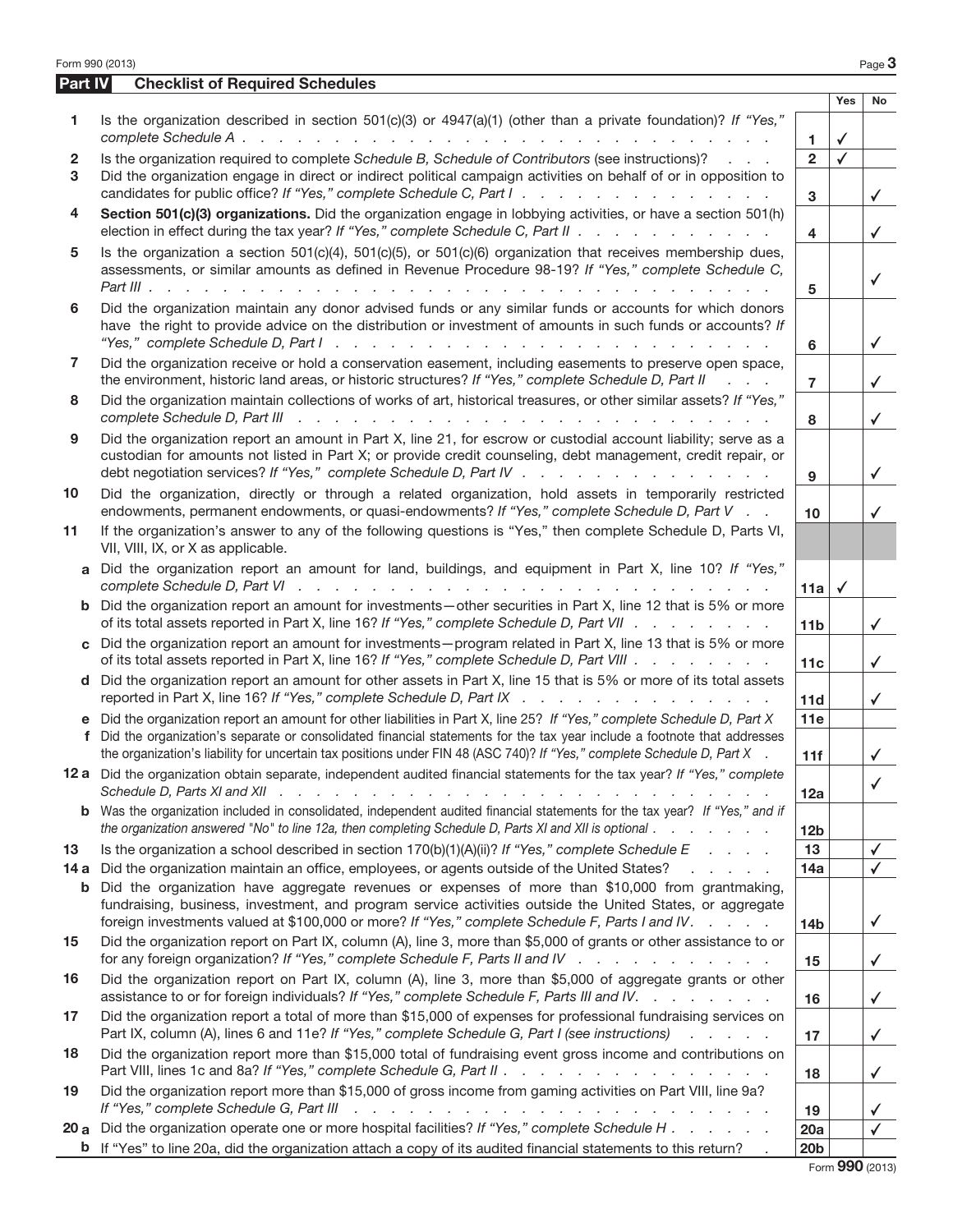|          | Form 990 (2013)                                                                                                                                                                                                                                                                                                                                      |                        |              | Page 4       |
|----------|------------------------------------------------------------------------------------------------------------------------------------------------------------------------------------------------------------------------------------------------------------------------------------------------------------------------------------------------------|------------------------|--------------|--------------|
| Part IV  | <b>Checklist of Required Schedules (continued)</b>                                                                                                                                                                                                                                                                                                   |                        |              |              |
| 21       | Did the organization report more than \$5,000 of grants or other assistance to any domestic organization or                                                                                                                                                                                                                                          |                        | Yes          | No           |
|          | government on Part IX, column (A), line 1? If "Yes," complete Schedule I, Parts I and II                                                                                                                                                                                                                                                             | 21                     |              | ✓            |
| 22       | Did the organization report more than \$5,000 of grants or other assistance to individuals in the United States<br>on Part IX, column (A), line 2? If "Yes," complete Schedule I, Parts I and III<br>and a straight and a straight and                                                                                                               | 22                     | $\checkmark$ |              |
| 23       | Did the organization answer "Yes" to Part VII, Section A, line 3, 4, or 5 about compensation of the<br>organization's current and former officers, directors, trustees, key employees, and highest compensated                                                                                                                                       | 23                     |              | ✓            |
| 24a      | Did the organization have a tax-exempt bond issue with an outstanding principal amount of more than<br>\$100,000 as of the last day of the year, that was issued after December 31, 2002? If "Yes," answer lines 24b<br>through 24d and complete Schedule K. If "No," go to line 25a<br>and the contract of the contract of the contract             | 24a                    |              | ✓            |
|          | <b>b</b> Did the organization invest any proceeds of tax-exempt bonds beyond a temporary period exception?<br>c Did the organization maintain an escrow account other than a refunding escrow at any time during the year<br>to defease any tax-exempt bonds?<br>and the contract of the contract of the contract of the contract of the contract of | 24 <sub>b</sub><br>24c |              |              |
|          | d Did the organization act as an "on behalf of" issuer for bonds outstanding at any time during the year?<br>25a Section 501(c)(3) and 501(c)(4) organizations. Did the organization engage in an excess benefit transaction<br>with a disqualified person during the year? If "Yes," complete Schedule L, Part I<br><u>.</u>                        | <b>24d</b><br>25a      |              | ✓            |
| b        | Is the organization aware that it engaged in an excess benefit transaction with a disqualified person in a prior<br>year, and that the transaction has not been reported on any of the organization's prior Forms 990 or 990-EZ?                                                                                                                     | 25 <sub>b</sub>        |              | ✓            |
| 26       | Did the organization report any amount on Part X, line 5, 6, or 22 for receivables from or payables to any<br>current or former officers, directors, trustees, key employees, highest compensated employees, or                                                                                                                                      | 26                     |              | ✓            |
| 27       | Did the organization provide a grant or other assistance to an officer, director, trustee, key employee,<br>substantial contributor or employee thereof, a grant selection committee member, or to a 35% controlled<br>entity or family member of any of these persons? If "Yes," complete Schedule L, Part III                                      | 27                     |              | ✓            |
| 28       | Was the organization a party to a business transaction with one of the following parties (see Schedule L,<br>Part IV instructions for applicable filing thresholds, conditions, and exceptions):                                                                                                                                                     |                        |              |              |
| a        | A current or former officer, director, trustee, or key employee? If "Yes," complete Schedule L, Part IV<br>$\sim$ $\sim$<br><b>b</b> A family member of a current or former officer, director, trustee, or key employee? If "Yes," complete<br>Schedule L, Part IV                                                                                   | 28a<br>28b             |              | ✓            |
| C.       | An entity of which a current or former officer, director, trustee, or key employee (or a family member thereof)<br>was an officer, director, trustee, or direct or indirect owner? If "Yes," complete Schedule L, Part IV                                                                                                                            | 28c                    |              |              |
| 29<br>30 | Did the organization receive more than \$25,000 in non-cash contributions? If "Yes," complete Schedule M<br>Did the organization receive contributions of art, historical treasures, or other similar assets, or qualified<br>conservation contributions? If "Yes," complete Schedule M                                                              | 29<br>30               |              | $\checkmark$ |
| 31       | Did the organization liquidate, terminate, or dissolve and cease operations? If "Yes," complete Schedule N,<br>Part I.                                                                                                                                                                                                                               | 31                     |              | $\checkmark$ |
| 32       | Did the organization sell, exchange, dispose of, or transfer more than 25% of its net assets? If "Yes,"<br>complete Schedule N, Part II<br>المتعاون والمتعاون والمتعاون والمتعاون والمتعاون والمتعاون والمتعاون والمتعاون والمتعاونة والمتعاون                                                                                                       | 32                     |              | $\checkmark$ |
| 33       | Did the organization own 100% of an entity disregarded as separate from the organization under Regulations<br>sections 301.7701-2 and 301.7701-3? If "Yes," complete Schedule R, Part I.                                                                                                                                                             | 33                     |              | $\checkmark$ |
| 34       | Was the organization related to any tax-exempt or taxable entity? If "Yes," complete Schedule R, Part II, III,<br>المتعاون والمتعاون والمتعاون والمتعاون والمتعاون والمتعاون والمتعاون والمتعاون والمتعاون والمتعاون والمتعاون<br>or IV, and Part V, line 1                                                                                          | 34                     |              |              |
| 35a<br>b | Did the organization have a controlled entity within the meaning of section $512(b)(13)?$<br>If "Yes" to line 35a, did the organization receive any payment from or engage in any transaction with a<br>controlled entity within the meaning of section 512(b)(13)? If "Yes," complete Schedule R, Part V, line 2.                                   | 35a<br>35b             |              |              |
| 36       | Section 501(c)(3) organizations. Did the organization make any transfers to an exempt non-charitable                                                                                                                                                                                                                                                 | 36                     |              | $\checkmark$ |
| 37       | Did the organization conduct more than 5% of its activities through an entity that is not a related organization<br>and that is treated as a partnership for federal income tax purposes? If "Yes," complete Schedule R,                                                                                                                             |                        |              |              |
| 38       | and the company of the state of the<br>Did the organization complete Schedule O and provide explanations in Schedule O for Part VI, lines 11b and<br>19? Note. All Form 990 filers are required to complete Schedule O                                                                                                                               | 37<br>38               |              | ✓            |
|          |                                                                                                                                                                                                                                                                                                                                                      |                        |              |              |

Form 990 (2013)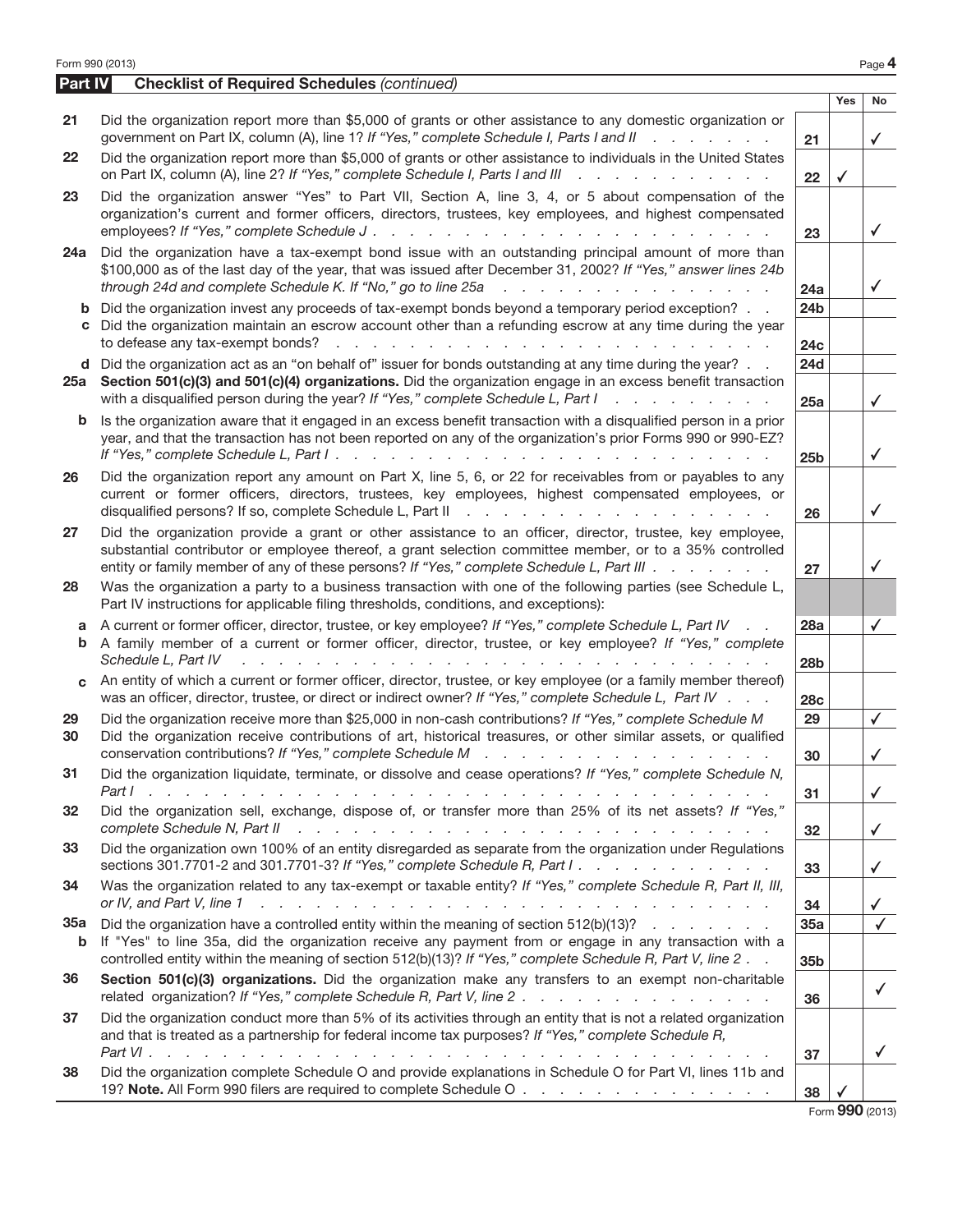| Form 990 (2013) |                                                                                                                                                                                                                        |                 |              | Page 5       |
|-----------------|------------------------------------------------------------------------------------------------------------------------------------------------------------------------------------------------------------------------|-----------------|--------------|--------------|
| Part V          | <b>Statements Regarding Other IRS Filings and Tax Compliance</b>                                                                                                                                                       |                 |              |              |
|                 | Check if Schedule O contains a response or note to any line in this Part V                                                                                                                                             |                 |              |              |
|                 |                                                                                                                                                                                                                        |                 | Yes          | No           |
| 1a              | Enter the number reported in Box 3 of Form 1096. Enter -0- if not applicable<br>1a<br>0                                                                                                                                |                 |              |              |
| b               | Enter the number of Forms W-2G included in line 1a. Enter -0- if not applicable<br>1b<br>$\Omega$                                                                                                                      |                 |              |              |
| С               | Did the organization comply with backup withholding rules for reportable payments to vendors and                                                                                                                       |                 |              |              |
|                 | reportable gaming (gambling) winnings to prize winners?                                                                                                                                                                | 1c              |              |              |
| 2a              | Enter the number of employees reported on Form W-3, Transmittal of Wage and Tax                                                                                                                                        |                 |              |              |
|                 | Statements, filed for the calendar year ending with or within the year covered by this return<br>2a<br>8                                                                                                               |                 |              |              |
| b               | If at least one is reported on line 2a, did the organization file all required federal employment tax returns?.                                                                                                        | 2 <sub>b</sub>  | $\checkmark$ |              |
|                 | Note. If the sum of lines 1a and 2a is greater than 250, you may be required to e-file (see instructions).                                                                                                             |                 |              |              |
| За              | Did the organization have unrelated business gross income of \$1,000 or more during the year?<br>and a state                                                                                                           | За              |              | $\checkmark$ |
| b               | If "Yes," has it filed a Form 990-T for this year? If "No" to line 3b, provide an explanation in Schedule O                                                                                                            | 3b              |              |              |
| 4a              | At any time during the calendar year, did the organization have an interest in, or a signature or other authority                                                                                                      |                 |              |              |
|                 | over, a financial account in a foreign country (such as a bank account, securities account, or other financial                                                                                                         |                 |              |              |
|                 |                                                                                                                                                                                                                        | 4a              |              | $\checkmark$ |
| b               | If "Yes," enter the name of the foreign country: ▶                                                                                                                                                                     |                 |              |              |
|                 | See instructions for filing requirements for Form TD F 90-22.1, Report of Foreign Bank and Financial Accounts.                                                                                                         |                 |              |              |
| 5a              | Was the organization a party to a prohibited tax shelter transaction at any time during the tax year?                                                                                                                  | 5a              |              | $\checkmark$ |
| b               | Did any taxable party notify the organization that it was or is a party to a prohibited tax shelter transaction?                                                                                                       | 5b              |              |              |
| c               | If "Yes" to line 5a or 5b, did the organization file Form 8886-T?                                                                                                                                                      | 5 <sub>c</sub>  |              |              |
| 6a              | Does the organization have annual gross receipts that are normally greater than \$100,000, and did the                                                                                                                 |                 |              |              |
|                 | organization solicit any contributions that were not tax deductible as charitable contributions?                                                                                                                       | 6a              |              |              |
| b               | If "Yes," did the organization include with every solicitation an express statement that such contributions or                                                                                                         |                 |              |              |
|                 | gifts were not tax deductible?                                                                                                                                                                                         | 6b              |              |              |
| 7               | Organizations that may receive deductible contributions under section 170(c).                                                                                                                                          |                 |              |              |
| a               | Did the organization receive a payment in excess of \$75 made partly as a contribution and partly for goods                                                                                                            |                 |              |              |
|                 |                                                                                                                                                                                                                        | 7a              |              |              |
| b               | If "Yes," did the organization notify the donor of the value of the goods or services provided?                                                                                                                        | 7b              |              |              |
| С               | Did the organization sell, exchange, or otherwise dispose of tangible personal property for which it was                                                                                                               |                 |              |              |
|                 | required to file Form 8282?.<br>the contract of the contract of the contract of the contract of the                                                                                                                    | 7c              |              |              |
| d               | If "Yes," indicate the number of Forms 8282 filed during the year<br>7d                                                                                                                                                |                 |              |              |
| е               | Did the organization receive any funds, directly or indirectly, to pay premiums on a personal benefit contract?                                                                                                        | 7e              |              |              |
| f               | Did the organization, during the year, pay premiums, directly or indirectly, on a personal benefit contract? .                                                                                                         | 7f              |              |              |
| g               | If the organization received a contribution of qualified intellectual property, did the organization file Form 8899 as required?                                                                                       | 7g              |              |              |
| h               | If the organization received a contribution of cars, boats, airplanes, or other vehicles, did the organization file a Form 1098-C?                                                                                     | 7h              |              |              |
| 8               | Sponsoring organizations maintaining donor advised funds and section 509(a)(3) supporting                                                                                                                              |                 |              |              |
|                 | organizations. Did the supporting organization, or a donor advised fund maintained by a sponsoring                                                                                                                     |                 |              |              |
|                 | organization, have excess business holdings at any time during the year?                                                                                                                                               | 8               |              |              |
| 9               | Sponsoring organizations maintaining donor advised funds.                                                                                                                                                              |                 |              |              |
| a               | Did the organization make any taxable distributions under section 4966?                                                                                                                                                | 9а              |              |              |
| b               | Did the organization make a distribution to a donor, donor advisor, or related person?<br>and a state of                                                                                                               | 9b              |              |              |
| 10              | Section 501(c)(7) organizations. Enter:                                                                                                                                                                                |                 |              |              |
| a               | 10a<br>Initiation fees and capital contributions included on Part VIII, line 12                                                                                                                                        |                 |              |              |
| b               | Gross receipts, included on Form 990, Part VIII, line 12, for public use of club facilities<br>10 <sub>b</sub>                                                                                                         |                 |              |              |
| 11              | Section 501(c)(12) organizations. Enter:                                                                                                                                                                               |                 |              |              |
| a<br>b          | Gross income from members or shareholders.<br>11a<br>Gross income from other sources (Do not net amounts due or paid to other sources                                                                                  |                 |              |              |
|                 | against amounts due or received from them.).<br>the contract of the contract of the contract of                                                                                                                        |                 |              |              |
|                 | 11 <sub>b</sub>                                                                                                                                                                                                        |                 |              |              |
| 12a<br>b        | Section 4947(a)(1) non-exempt charitable trusts. Is the organization filing Form 990 in lieu of Form 1041?<br>If "Yes," enter the amount of tax-exempt interest received or accrued during the year<br>12 <sub>b</sub> | 12a             |              |              |
| 13              | Section 501(c)(29) qualified nonprofit health insurance issuers.                                                                                                                                                       |                 |              |              |
| а               | Is the organization licensed to issue qualified health plans in more than one state?                                                                                                                                   | 13a             |              |              |
|                 | Note. See the instructions for additional information the organization must report on Schedule O.                                                                                                                      |                 |              |              |
|                 | Enter the amount of reserves the organization is required to maintain by the states in which                                                                                                                           |                 |              |              |
|                 | the organization is licensed to issue qualified health plans<br>13 <sub>b</sub>                                                                                                                                        |                 |              |              |
| C               | Enter the amount of reserves on hand<br>13с                                                                                                                                                                            |                 |              |              |
| 14a             | Did the organization receive any payments for indoor tanning services during the tax year?.<br>and a state of                                                                                                          | 14a             |              |              |
| b               | If "Yes," has it filed a Form 720 to report these payments? If "No," provide an explanation in Schedule O                                                                                                              | 14 <sub>b</sub> |              |              |
|                 |                                                                                                                                                                                                                        |                 |              |              |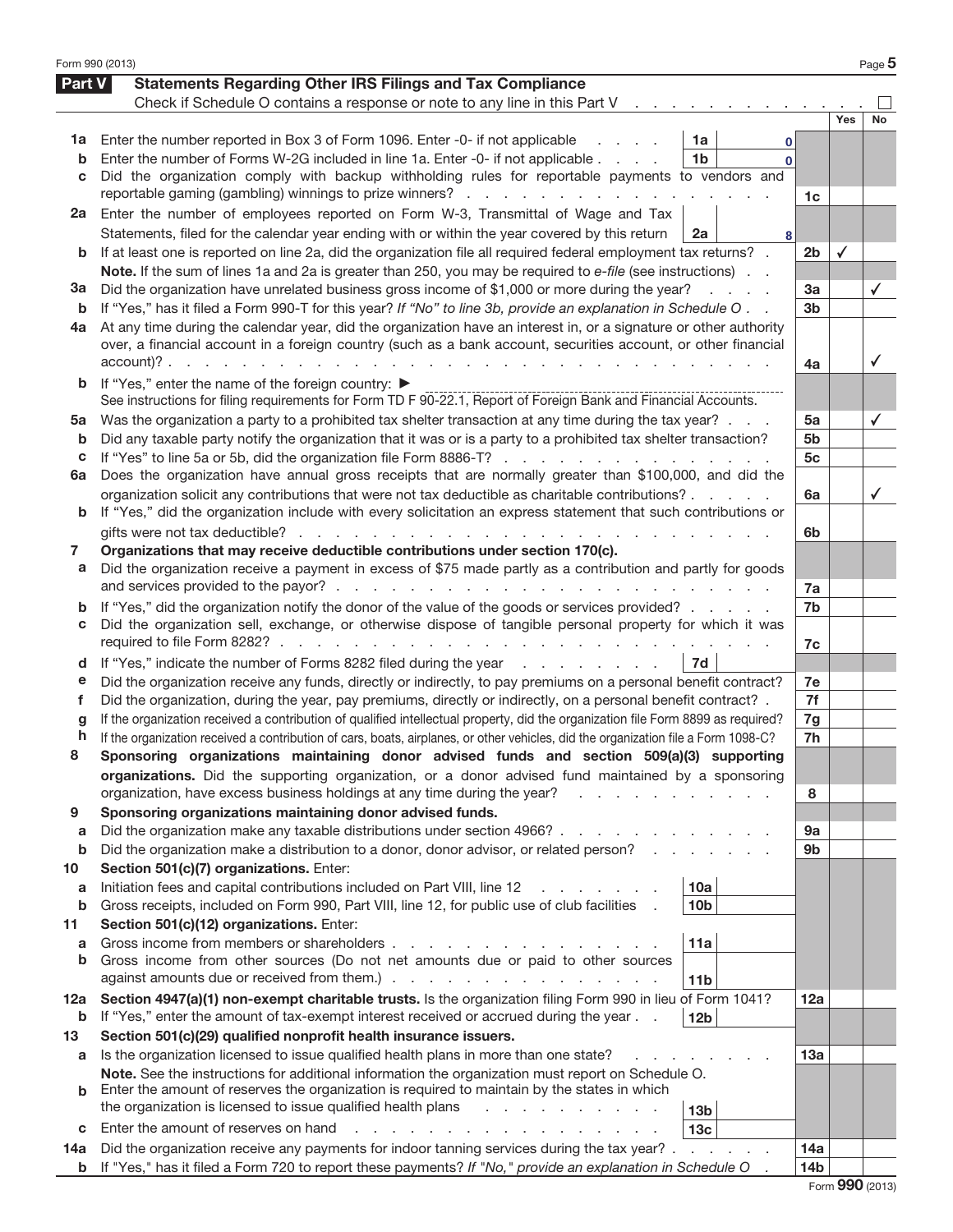|                | Form 990 (2013)                                                                                                                                                                                                                                                                                                                                                                             |                                   |                 |              | Page $6$     |
|----------------|---------------------------------------------------------------------------------------------------------------------------------------------------------------------------------------------------------------------------------------------------------------------------------------------------------------------------------------------------------------------------------------------|-----------------------------------|-----------------|--------------|--------------|
| <b>Part VI</b> | Governance, Management, and Disclosure For each "Yes" response to lines 2 through 7b below, and for a "No"<br>response to line 8a, 8b, or 10b below, describe the circumstances, processes, or changes in Schedule O. See instructions.                                                                                                                                                     |                                   |                 |              |              |
|                |                                                                                                                                                                                                                                                                                                                                                                                             |                                   |                 |              |              |
|                | <b>Section A. Governing Body and Management</b>                                                                                                                                                                                                                                                                                                                                             |                                   |                 |              |              |
|                |                                                                                                                                                                                                                                                                                                                                                                                             |                                   |                 | Yes          | No           |
| 1a             | Enter the number of voting members of the governing body at the end of the tax year.                                                                                                                                                                                                                                                                                                        | 1a<br>14                          |                 |              |              |
|                | If there are material differences in voting rights among members of the governing body, or<br>if the governing body delegated broad authority to an executive committee or similar<br>committee, explain in Schedule O.                                                                                                                                                                     |                                   |                 |              |              |
| b              | Enter the number of voting members included in line 1a, above, who are independent                                                                                                                                                                                                                                                                                                          | 1b<br>14                          |                 |              |              |
| 2              | Did any officer, director, trustee, or key employee have a family relationship or a business relationship with<br>any other officer, director, trustee, or key employee?<br>and the contract of the contract of the contract of the                                                                                                                                                         |                                   | $\overline{2}$  |              | ✓            |
| З              | Did the organization delegate control over management duties customarily performed by or under the direct<br>supervision of officers, directors, or trustees, or key employees to a management company or other person?                                                                                                                                                                     |                                   | 3               |              |              |
| 4              | Did the organization make any significant changes to its governing documents since the prior Form 990 was filed?                                                                                                                                                                                                                                                                            |                                   | 4               |              |              |
| 5              | Did the organization become aware during the year of a significant diversion of the organization's assets?.                                                                                                                                                                                                                                                                                 |                                   | 5               |              |              |
| 6              |                                                                                                                                                                                                                                                                                                                                                                                             |                                   | 6               | ✓            |              |
| 7a             | Did the organization have members, stockholders, or other persons who had the power to elect or appoint                                                                                                                                                                                                                                                                                     |                                   |                 |              |              |
|                | one or more members of the governing body?                                                                                                                                                                                                                                                                                                                                                  |                                   | 7a              | ✓            |              |
| b              | Are any governance decisions of the organization reserved to (or subject to approval by) members,                                                                                                                                                                                                                                                                                           |                                   | 7 <sub>b</sub>  |              | $\checkmark$ |
| 8              | Did the organization contemporaneously document the meetings held or written actions undertaken during<br>the year by the following:                                                                                                                                                                                                                                                        |                                   |                 |              |              |
| a              | The governing body?.<br>the contract of the contract of the con-<br><b>Contract Contract</b>                                                                                                                                                                                                                                                                                                |                                   | 8а              | $\checkmark$ |              |
| b              | Each committee with authority to act on behalf of the governing body?                                                                                                                                                                                                                                                                                                                       |                                   | 8b              | $\checkmark$ |              |
| 9              | Is there any officer, director, trustee, or key employee listed in Part VII, Section A, who cannot be reached at<br>the organization's mailing address? If "Yes," provide the names and addresses in Schedule O.                                                                                                                                                                            |                                   | 9               |              |              |
|                | Section B. Policies (This Section B requests information about policies not required by the Internal Revenue Code.)                                                                                                                                                                                                                                                                         |                                   |                 |              |              |
|                |                                                                                                                                                                                                                                                                                                                                                                                             |                                   |                 | Yes          | No           |
| 10a            | Did the organization have local chapters, branches, or affiliates?<br>and a strategic and                                                                                                                                                                                                                                                                                                   |                                   | 10a             |              | $\checkmark$ |
| b              | If "Yes," did the organization have written policies and procedures governing the activities of such chapters,                                                                                                                                                                                                                                                                              |                                   |                 |              |              |
|                | affiliates, and branches to ensure their operations are consistent with the organization's exempt purposes?                                                                                                                                                                                                                                                                                 |                                   | 10 <sub>b</sub> |              |              |
| 11a            | Has the organization provided a complete copy of this Form 990 to all members of its governing body before filing the form?                                                                                                                                                                                                                                                                 |                                   | 11a             |              |              |
| b              | Describe in Schedule O the process, if any, used by the organization to review this Form 990.                                                                                                                                                                                                                                                                                               |                                   |                 |              |              |
| 12a            | Did the organization have a written conflict of interest policy? If "No," go to line 13<br>$1 - 1 - 1$                                                                                                                                                                                                                                                                                      |                                   | 12a             | $\checkmark$ |              |
| b              | Were officers, directors, or trustees, and key employees required to disclose annually interests that could give rise to conflicts?                                                                                                                                                                                                                                                         |                                   | 12 <sub>b</sub> | $\checkmark$ |              |
|                | Did the organization regularly and consistently monitor and enforce compliance with the policy? If "Yes,<br>describe in Schedule O how this was done.<br>the contract of the contract of the contract of the contract of the contract of the contract of the contract of                                                                                                                    |                                   | 12c             | $\checkmark$ |              |
| 13             |                                                                                                                                                                                                                                                                                                                                                                                             |                                   | 13              |              | ✓            |
| 14             | Did the organization have a written document retention and destruction policy?                                                                                                                                                                                                                                                                                                              | and the company of the company of | 14              |              |              |
| 15             | Did the process for determining compensation of the following persons include a review and approval by<br>independent persons, comparability data, and contemporaneous substantiation of the deliberation and decision?                                                                                                                                                                     |                                   |                 |              |              |
| a              | The organization's CEO, Executive Director, or top management official                                                                                                                                                                                                                                                                                                                      |                                   | 15a             |              | ✓            |
| b              | If "Yes" to line 15a or 15b, describe the process in Schedule O (see instructions).                                                                                                                                                                                                                                                                                                         |                                   | 15 <sub>b</sub> |              | $\checkmark$ |
| 16a            | Did the organization invest in, contribute assets to, or participate in a joint venture or similar arrangement<br>with a taxable entity during the year?.<br>the second companies of the second companies of the second companies of the second companies of the second companies of the second companies of the second companies of the second companies of the second companies of the se |                                   |                 |              |              |
|                |                                                                                                                                                                                                                                                                                                                                                                                             |                                   | 16a             |              | ✓            |
| b              | If "Yes," did the organization follow a written policy or procedure requiring the organization to evaluate its<br>participation in joint venture arrangements under applicable federal tax law, and take steps to safeguard the<br>organization's exempt status with respect to such arrangements?                                                                                          |                                   |                 |              |              |
|                | <b>Section C. Disclosure</b>                                                                                                                                                                                                                                                                                                                                                                |                                   | 16 <sub>b</sub> |              |              |
| 17             | List the states with which a copy of this Form 990 is required to be filed ▶                                                                                                                                                                                                                                                                                                                |                                   |                 |              |              |
| 18             | <b>Kentucky</b><br>Section 6104 requires an organization to make its Forms 1023 (or 1024 if applicable), 990, and 990-T (Section 501(c)(3)s only)<br>available for public inspection. Indicate how you made these available. Check all that apply.                                                                                                                                          |                                   |                 |              |              |
|                |                                                                                                                                                                                                                                                                                                                                                                                             |                                   |                 |              |              |

| $\sqrt{ }$ Own website | √ Another's website | √ Upon request | Other (explain in Schedule O) |
|------------------------|---------------------|----------------|-------------------------------|
|------------------------|---------------------|----------------|-------------------------------|

- 19 Describe in Schedule O whether (and if so, how) the organization made its governing documents, conflict of interest policy, and financial statements available to the public during the tax year.
- 20 State the name, physical address, and telephone number of the person who possesses the books and records of the organization: Doug Carneal 500 N 12th St., Mayfield, KY 42066 (270)251-0130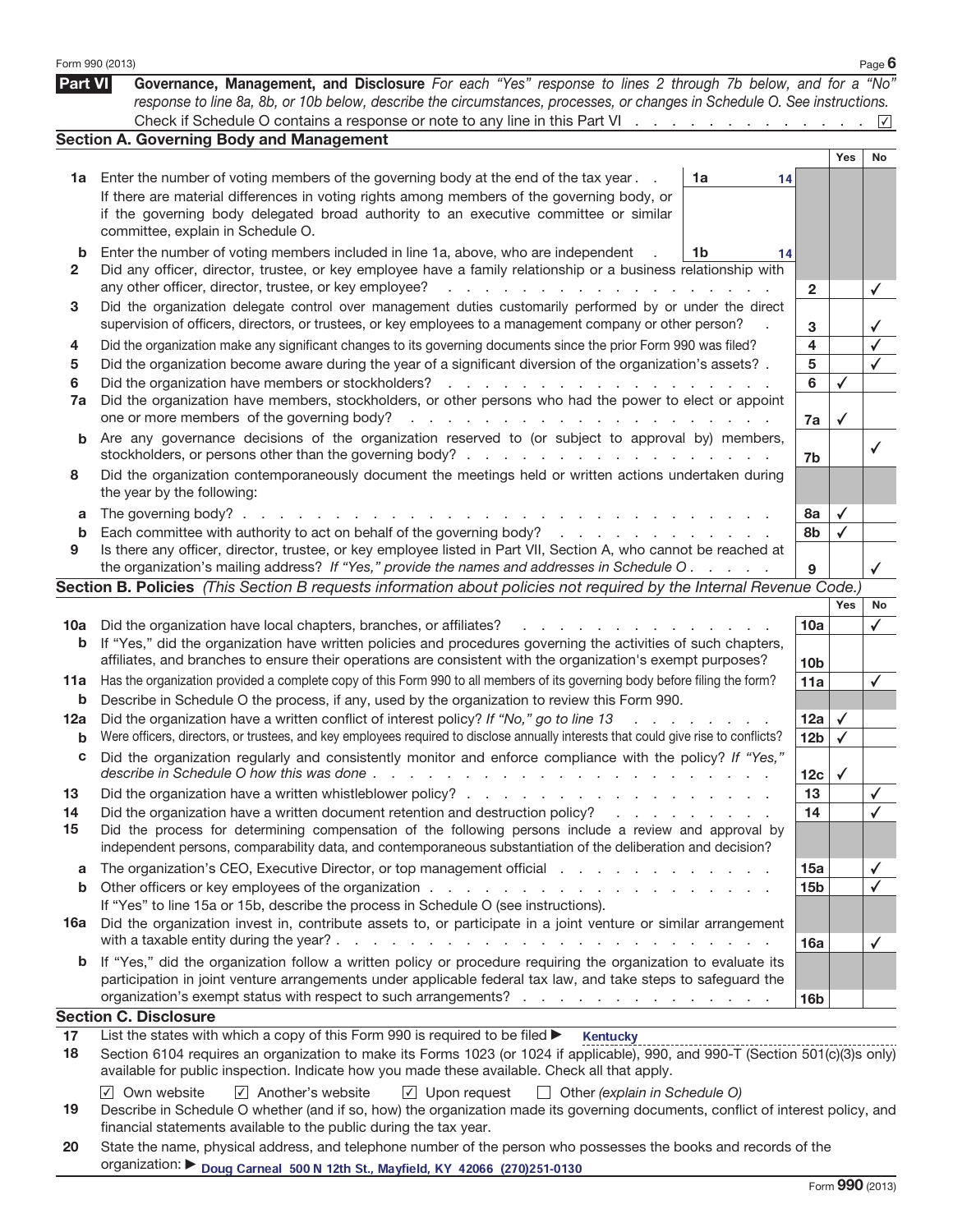#### Part VII Compensation of Officers, Directors, Trustees, Key Employees, Highest Compensated Employees, and Independent Contractors

Check if Schedule O contains a response or note to any line in this Part VII . . . . . . . . . . . .  $\Box$ 

Section A. Officers, Directors, Trustees, Key Employees, and Highest Compensated Employees

1a Complete this table for all persons required to be listed. Report compensation for the calendar year ending with or within the organization's tax year.

• List all of the organization's current officers, directors, trustees (whether individuals or organizations), regardless of amount of compensation. Enter -0- in columns (D), (E), and (F) if no compensation was paid.

• List all of the organization's current key employees, if any. See instructions for definition of "key employee."

• List the organization's five current highest compensated employees (other than an officer, director, trustee, or key employee) who received reportable compensation (Box 5 of Form W-2 and/or Box 7 of Form 1099-MISC) of more than \$100,000 from the organization and any related organizations.

• List all of the organization's former officers, key employees, and highest compensated employees who received more than \$100,000 of reportable compensation from the organization and any related organizations.

• List all of the organization's former directors or trustees that received, in the capacity as a former director or trustee of the organization, more than \$10,000 of reportable compensation from the organization and any related organizations.

List persons in the following order: individual trustees or directors; institutional trustees; officers; key employees; highest compensated employees; and former such persons.

Check this box if neither the organization nor any related organization compensated any current officer, director, or trustee.

|                                                    |                             |                                         |                       |              | (C)      |                                 |        |                      |                                  |                              |
|----------------------------------------------------|-----------------------------|-----------------------------------------|-----------------------|--------------|----------|---------------------------------|--------|----------------------|----------------------------------|------------------------------|
| (A)                                                | (B)                         | Position<br>(do not check more than one |                       | (D)          | (E)      | (F)                             |        |                      |                                  |                              |
| Name and Title                                     | Average                     |                                         |                       |              |          | box, unless person is both an   |        | Reportable           | Reportable                       | Estimated                    |
|                                                    | hours per<br>week (list any |                                         |                       |              |          | officer and a director/trustee) |        | compensation<br>from | compensation from<br>related     | amount of<br>other           |
|                                                    | hours for<br>related        | Individual trustee<br>or director       | Institutional trustee | Officer      | Key      | Highest compensated<br>employee | Former | the<br>organization  | organizations<br>(W-2/1099-MISC) | compensation<br>from the     |
|                                                    | organizations               |                                         |                       |              | employee |                                 |        | (W-2/1099-MISC)      |                                  | organization                 |
|                                                    | below dotted<br>line)       |                                         |                       |              |          |                                 |        |                      |                                  | and related<br>organizations |
|                                                    |                             |                                         |                       |              |          |                                 |        |                      |                                  |                              |
|                                                    |                             |                                         |                       |              |          |                                 |        |                      |                                  |                              |
|                                                    |                             |                                         |                       |              |          |                                 |        |                      |                                  |                              |
| (1) Martha Thomas                                  |                             | $\checkmark$                            |                       | ✓            |          |                                 |        |                      |                                  |                              |
| <b>President</b><br>(2) Andrea Suiter              | 20                          |                                         |                       |              |          |                                 |        | $\bf{0}$             | $\bf{0}$                         | $\bf{0}$                     |
| <b>Secretary</b>                                   | $\overline{\mathbf{3}}$     | √                                       |                       | $\checkmark$ |          |                                 |        | $\mathbf 0$          | 0                                | $\bf{0}$                     |
| (3) Kay Nolin                                      |                             |                                         |                       |              |          |                                 |        |                      |                                  |                              |
|                                                    | 6                           | ✓                                       |                       |              |          |                                 |        | $\mathbf 0$          | 0                                | $\mathbf 0$                  |
| (4) Anita Lanmon                                   |                             |                                         |                       |              |          |                                 |        |                      |                                  |                              |
|                                                    | 3                           | ✓                                       |                       |              |          |                                 |        | $\bf{0}$             | 0                                | $\mathbf 0$                  |
| (5) Joel Thornton                                  |                             |                                         |                       |              |          |                                 |        |                      |                                  |                              |
|                                                    | $\overline{\mathbf{3}}$     | √                                       |                       |              |          |                                 |        | $\bf{0}$             | $\bf{0}$                         | $\bf{0}$                     |
| (6) Nick Summers                                   |                             |                                         |                       |              |          |                                 |        |                      |                                  |                              |
|                                                    | 3                           | ✓                                       |                       |              |          |                                 |        | $\mathbf 0$          | $\mathbf{0}$                     | $\bf{0}$                     |
| (7) Ruth Carneal                                   |                             |                                         |                       |              |          |                                 |        |                      |                                  |                              |
| <b>Vice President</b>                              | 30                          | ✓                                       |                       | $\checkmark$ |          |                                 |        | $\bf{0}$             | 0                                | $\bf{0}$                     |
| (8) Doug Carneal                                   |                             |                                         |                       |              |          |                                 |        |                      |                                  |                              |
| <b>Treasurer</b>                                   | 30                          | ✓                                       |                       | $\checkmark$ |          |                                 |        | $\bf{0}$             | $\bf{0}$                         | $\Omega$                     |
| (9) Amy Hughes                                     |                             |                                         |                       |              |          |                                 |        |                      |                                  |                              |
|                                                    | 30                          | √                                       |                       |              |          |                                 |        | $\mathbf 0$          | 0                                | 0                            |
| (10) Celia Brewer                                  |                             |                                         |                       |              |          |                                 |        |                      |                                  |                              |
|                                                    | 5                           | ✓                                       |                       |              |          |                                 |        | $\bf{0}$             | 0                                | $\bf{0}$                     |
| (11) Cristopher Crafton                            |                             | $\checkmark$                            |                       |              |          |                                 |        |                      |                                  |                              |
|                                                    | 15                          |                                         |                       |              |          |                                 |        | $\mathbf 0$          | $\mathbf 0$                      | $\Omega$                     |
| (12) Mark Waggoner<br><b>Graves County Liaison</b> |                             |                                         | $\checkmark$          |              |          |                                 |        | $\bf{0}$             | $\bf{0}$                         | $\bf{0}$                     |
| (13) Kathy O'nan                                   |                             |                                         |                       |              |          |                                 |        |                      |                                  |                              |
| <b>Mayfield City Liaison</b>                       |                             |                                         | √                     |              |          |                                 |        | $\mathbf 0$          | 0                                | $\bf{0}$                     |
| (14)                                               |                             |                                         |                       |              |          |                                 |        |                      |                                  |                              |
|                                                    |                             |                                         |                       |              |          |                                 |        |                      |                                  |                              |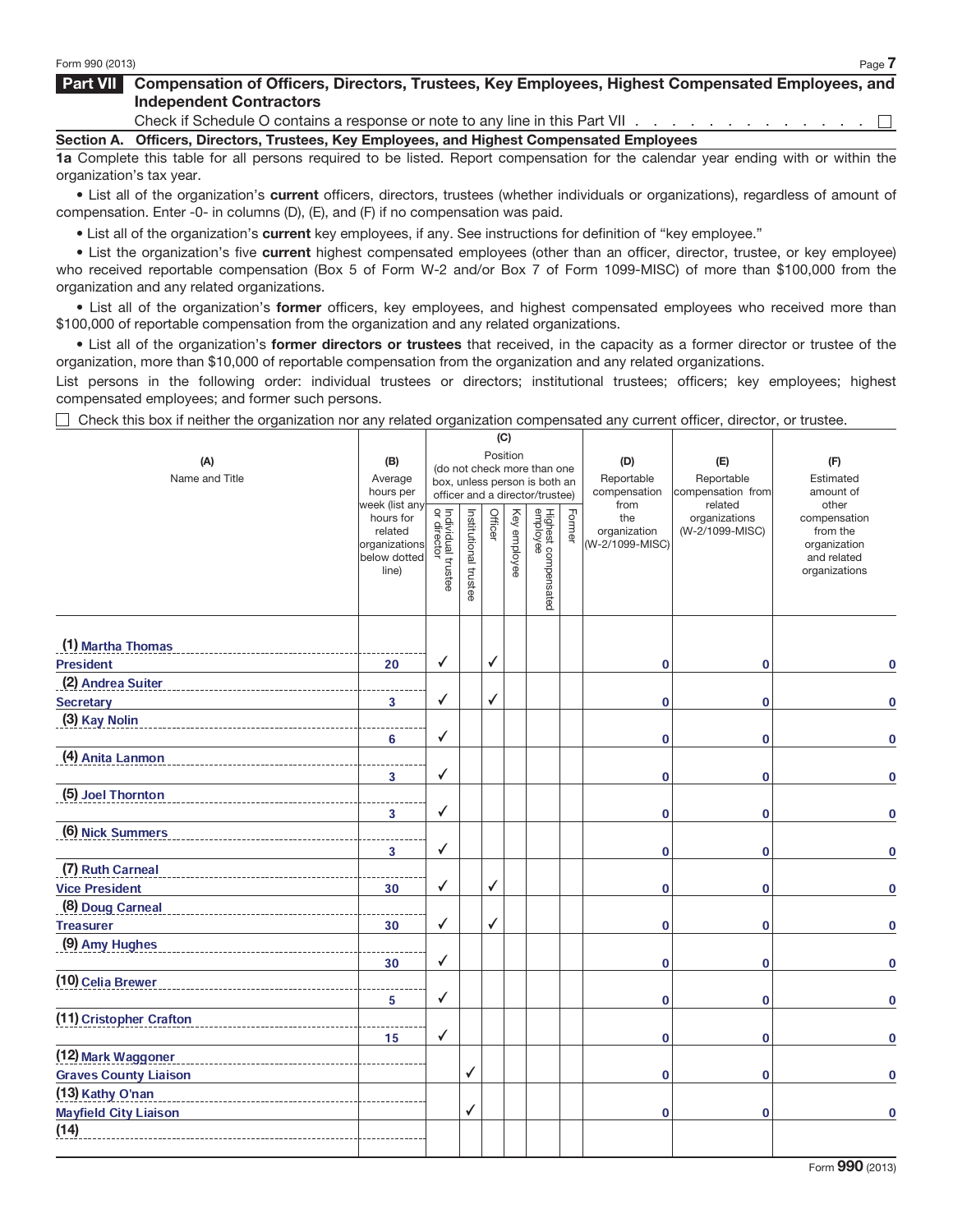| <b>Part VII</b><br>Section A. Officers, Directors, Trustees, Key Employees, and Highest Compensated Employees (continued) |                                                                                                                            |                                      |                                   |               |         |          |                                 |        |                                                |                                  |              |           |                             |             |
|---------------------------------------------------------------------------------------------------------------------------|----------------------------------------------------------------------------------------------------------------------------|--------------------------------------|-----------------------------------|---------------|---------|----------|---------------------------------|--------|------------------------------------------------|----------------------------------|--------------|-----------|-----------------------------|-------------|
|                                                                                                                           |                                                                                                                            |                                      |                                   |               |         | (C)      |                                 |        |                                                |                                  |              |           |                             |             |
|                                                                                                                           | (A)                                                                                                                        | (B)                                  |                                   |               |         | Position | (do not check more than one     |        | (D)                                            | (E)                              |              |           | (F)                         |             |
|                                                                                                                           | Name and title                                                                                                             | Average                              |                                   |               |         |          | box, unless person is both an   |        | Reportable<br>Reportable                       |                                  |              | Estimated |                             |             |
|                                                                                                                           |                                                                                                                            | hours per                            |                                   |               |         |          | officer and a director/trustee) |        | compensation                                   | compensation from<br>related     |              |           | amount of                   |             |
|                                                                                                                           |                                                                                                                            | week (list any<br>hours for          |                                   |               |         | Key      |                                 |        | from<br>the                                    | organizations                    |              |           | other<br>compensation       |             |
|                                                                                                                           |                                                                                                                            | related                              | Individual trustee<br>or director | Institutional | Officer |          |                                 | Former | organization                                   | (W-2/1099-MISC)                  |              |           | from the                    |             |
|                                                                                                                           |                                                                                                                            | organizations<br>below dotted        |                                   |               |         | employee |                                 |        | (W-2/1099-MISC)                                |                                  |              |           | organization<br>and related |             |
|                                                                                                                           |                                                                                                                            | line)                                |                                   |               |         |          |                                 |        |                                                |                                  |              |           | organizations               |             |
|                                                                                                                           |                                                                                                                            |                                      |                                   | trustee       |         |          | Highest compensated<br>employee |        |                                                |                                  |              |           |                             |             |
|                                                                                                                           |                                                                                                                            |                                      |                                   |               |         |          |                                 |        |                                                |                                  |              |           |                             |             |
| (15)                                                                                                                      |                                                                                                                            |                                      |                                   |               |         |          |                                 |        |                                                |                                  |              |           |                             |             |
|                                                                                                                           |                                                                                                                            |                                      |                                   |               |         |          |                                 |        |                                                |                                  |              |           |                             |             |
| (16)                                                                                                                      |                                                                                                                            |                                      |                                   |               |         |          |                                 |        |                                                |                                  |              |           |                             |             |
|                                                                                                                           |                                                                                                                            |                                      |                                   |               |         |          |                                 |        |                                                |                                  |              |           |                             |             |
| (17)                                                                                                                      |                                                                                                                            |                                      |                                   |               |         |          |                                 |        |                                                |                                  |              |           |                             |             |
|                                                                                                                           |                                                                                                                            |                                      |                                   |               |         |          |                                 |        |                                                |                                  |              |           |                             |             |
| (18)                                                                                                                      |                                                                                                                            |                                      |                                   |               |         |          |                                 |        |                                                |                                  |              |           |                             |             |
|                                                                                                                           |                                                                                                                            |                                      |                                   |               |         |          |                                 |        |                                                |                                  |              |           |                             |             |
| (19)                                                                                                                      |                                                                                                                            |                                      |                                   |               |         |          |                                 |        |                                                |                                  |              |           |                             |             |
|                                                                                                                           |                                                                                                                            |                                      |                                   |               |         |          |                                 |        |                                                |                                  |              |           |                             |             |
| (20)                                                                                                                      |                                                                                                                            |                                      |                                   |               |         |          |                                 |        |                                                |                                  |              |           |                             |             |
|                                                                                                                           |                                                                                                                            |                                      |                                   |               |         |          |                                 |        |                                                |                                  |              |           |                             |             |
| (21)                                                                                                                      |                                                                                                                            |                                      |                                   |               |         |          |                                 |        |                                                |                                  |              |           |                             |             |
|                                                                                                                           |                                                                                                                            |                                      |                                   |               |         |          |                                 |        |                                                |                                  |              |           |                             |             |
|                                                                                                                           |                                                                                                                            |                                      |                                   |               |         |          |                                 |        |                                                |                                  |              |           |                             |             |
| (22)                                                                                                                      |                                                                                                                            |                                      |                                   |               |         |          |                                 |        |                                                |                                  |              |           |                             |             |
|                                                                                                                           |                                                                                                                            |                                      |                                   |               |         |          |                                 |        |                                                |                                  |              |           |                             |             |
| (23)                                                                                                                      |                                                                                                                            |                                      |                                   |               |         |          |                                 |        |                                                |                                  |              |           |                             |             |
|                                                                                                                           |                                                                                                                            |                                      |                                   |               |         |          |                                 |        |                                                |                                  |              |           |                             |             |
| (24)                                                                                                                      |                                                                                                                            |                                      |                                   |               |         |          |                                 |        |                                                |                                  |              |           |                             |             |
|                                                                                                                           |                                                                                                                            |                                      |                                   |               |         |          |                                 |        |                                                |                                  |              |           |                             |             |
| (25)                                                                                                                      |                                                                                                                            |                                      |                                   |               |         |          |                                 |        |                                                |                                  |              |           |                             |             |
|                                                                                                                           |                                                                                                                            |                                      |                                   |               |         |          |                                 |        |                                                |                                  |              |           |                             |             |
| 1b                                                                                                                        | Sub-total                                                                                                                  |                                      |                                   |               |         |          |                                 |        | $\bf{0}$                                       |                                  | 0            |           |                             | $\bf{0}$    |
| C                                                                                                                         | Total from continuation sheets to Part VII, Section A                                                                      |                                      |                                   |               |         |          |                                 |        | $\bf{0}$                                       |                                  | 0            |           |                             | $\mathbf 0$ |
| d                                                                                                                         | Total (add lines 1b and 1c) <u>.</u>                                                                                       |                                      |                                   |               |         |          |                                 |        | 0                                              |                                  | $\mathbf{0}$ |           |                             | $\bf{0}$    |
| $\overline{2}$                                                                                                            | Total number of individuals (including but not limited to those listed above) who received more than \$100,000 of          |                                      |                                   |               |         |          |                                 |        |                                                |                                  |              |           |                             |             |
|                                                                                                                           | reportable compensation from the organization $\blacktriangleright$ 0                                                      |                                      |                                   |               |         |          |                                 |        |                                                |                                  |              |           |                             |             |
|                                                                                                                           |                                                                                                                            |                                      |                                   |               |         |          |                                 |        |                                                |                                  |              |           | <b>Yes</b>                  | No          |
| 3                                                                                                                         | Did the organization list any former officer, director, or trustee, key employee, or highest compensated                   |                                      |                                   |               |         |          |                                 |        |                                                |                                  |              |           |                             |             |
|                                                                                                                           | employee on line 1a? If "Yes," complete Schedule J for such individual                                                     |                                      |                                   |               |         |          |                                 |        | $\mathbf{r}$ and $\mathbf{r}$ and $\mathbf{r}$ |                                  |              |           | 3                           | ✓           |
| 4                                                                                                                         | For any individual listed on line 1a, is the sum of reportable compensation and other compensation from the                |                                      |                                   |               |         |          |                                 |        |                                                |                                  |              |           |                             |             |
|                                                                                                                           | organization and related organizations greater than \$150,000? If "Yes," complete Schedule J for such                      |                                      |                                   |               |         |          |                                 |        |                                                |                                  |              |           |                             |             |
|                                                                                                                           | individual.                                                                                                                | $\mathcal{L}^{\text{max}}$<br>$\sim$ |                                   |               |         |          |                                 |        |                                                |                                  |              |           | 4                           | ✓           |
| 5                                                                                                                         | Did any person listed on line 1a receive or accrue compensation from any unrelated organization or individual              |                                      |                                   |               |         |          |                                 |        |                                                |                                  |              |           |                             |             |
|                                                                                                                           | for services rendered to the organization? If "Yes," complete Schedule J for such person                                   |                                      |                                   |               |         |          |                                 |        |                                                | and the contract of the state of |              |           | 5                           |             |
|                                                                                                                           | <b>Section B. Independent Contractors</b>                                                                                  |                                      |                                   |               |         |          |                                 |        |                                                |                                  |              |           |                             |             |
| 1                                                                                                                         | Complete this table for your five highest compensated independent contractors that received more than \$100,000 of         |                                      |                                   |               |         |          |                                 |        |                                                |                                  |              |           |                             |             |
|                                                                                                                           | compensation from the organization. Report compensation for the calendar year ending with or within the organization's tax |                                      |                                   |               |         |          |                                 |        |                                                |                                  |              |           |                             |             |
|                                                                                                                           | year.                                                                                                                      |                                      |                                   |               |         |          |                                 |        |                                                |                                  |              |           |                             |             |
|                                                                                                                           | (A)                                                                                                                        |                                      |                                   |               |         |          |                                 |        | (B)                                            |                                  |              |           | (C)                         |             |

|              | (A)<br>Name and business address                                                              | (B)<br>Description of services | (C)<br>Compensation |
|--------------|-----------------------------------------------------------------------------------------------|--------------------------------|---------------------|
| <b>None</b>  |                                                                                               |                                |                     |
|              |                                                                                               |                                |                     |
|              |                                                                                               |                                |                     |
|              |                                                                                               |                                |                     |
|              |                                                                                               |                                |                     |
| $\mathbf{2}$ | Total number of independent contractors (including but not limited to those listed above) who |                                |                     |
|              | received more than \$100,000 of compensation from the organization ▶                          |                                |                     |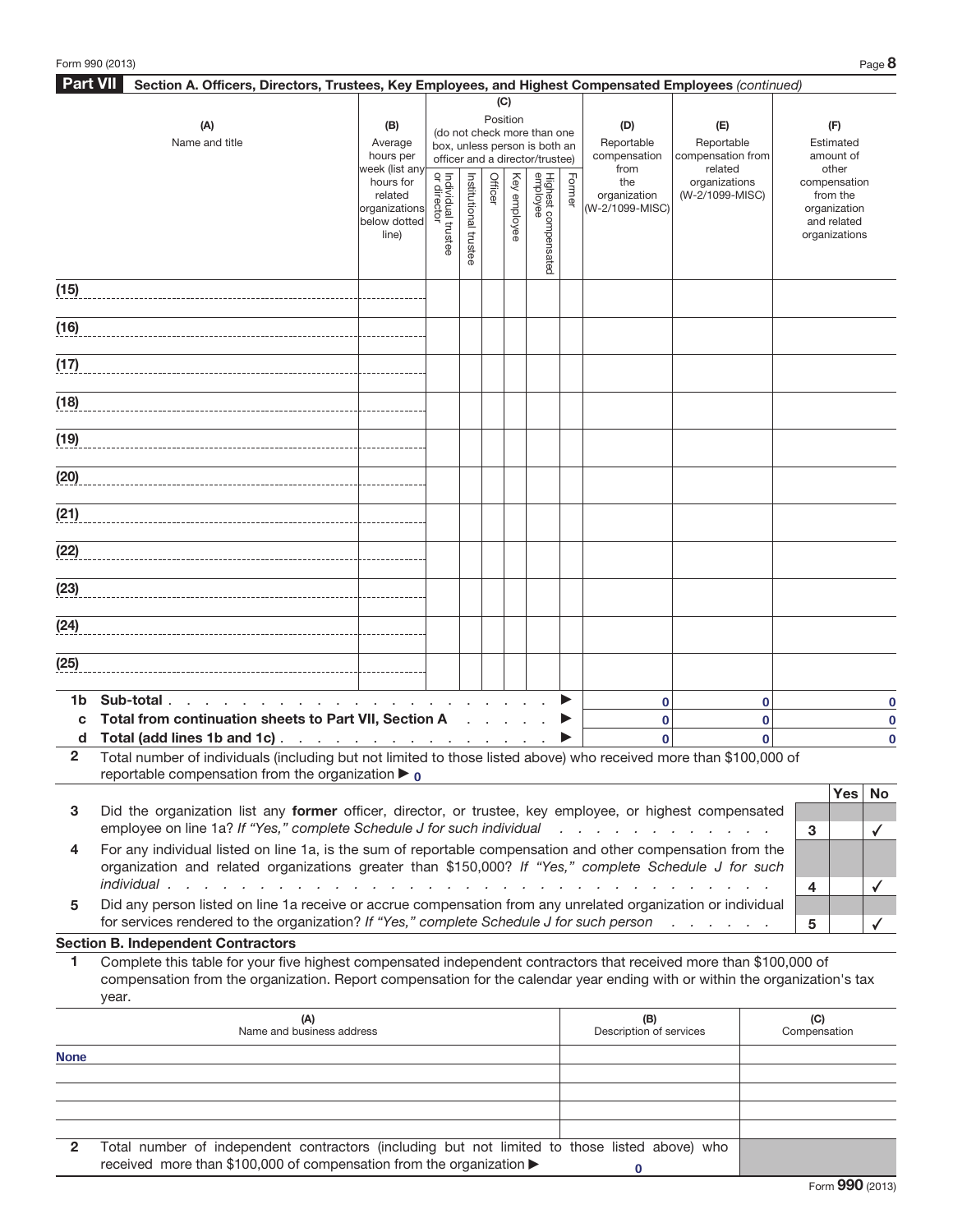Form 990 (2013) Page  $9$ 

### **Part VIII** Statement of Revenue

|                                                                  |         | Check if Schedule O contains a response or note to any line in this Part VIII                                                                          |                              |                        |                      |                                                    |                                                      |                                                                  |
|------------------------------------------------------------------|---------|--------------------------------------------------------------------------------------------------------------------------------------------------------|------------------------------|------------------------|----------------------|----------------------------------------------------|------------------------------------------------------|------------------------------------------------------------------|
|                                                                  |         |                                                                                                                                                        |                              |                        | (A)<br>Total revenue | (B)<br>Related or<br>exempt<br>function<br>revenue | $\overline{(C)}$<br>Unrelated<br>business<br>revenue | (D)<br>Revenue<br>excluded from tax<br>under sections<br>512-514 |
|                                                                  | 1a      | Federated campaigns                                                                                                                                    |                              | 1a                     | $\mathbf 0$          |                                                    |                                                      |                                                                  |
|                                                                  | b       | Membership dues                                                                                                                                        |                              | 1 <sub>b</sub><br>2615 |                      |                                                    |                                                      |                                                                  |
|                                                                  | С       | Fundraising events                                                                                                                                     |                              | 1 <sub>c</sub>         |                      |                                                    |                                                      |                                                                  |
|                                                                  | d       | Related organizations                                                                                                                                  |                              | 1 <sub>d</sub>         | $\mathbf 0$          |                                                    |                                                      |                                                                  |
| <b>Contributions, Gifts, Grants</b><br>and Other Similar Amounts | е       | Government grants (contributions)                                                                                                                      |                              | 1e<br>59180            |                      |                                                    |                                                      |                                                                  |
|                                                                  | f       | All other contributions, gifts, grants,                                                                                                                |                              |                        |                      |                                                    |                                                      |                                                                  |
|                                                                  |         | and similar amounts not included above                                                                                                                 |                              | 1f                     |                      |                                                    |                                                      |                                                                  |
|                                                                  |         | Noncash contributions included in lines 1a-1f: \$                                                                                                      |                              | 90708                  |                      |                                                    |                                                      |                                                                  |
|                                                                  | q       |                                                                                                                                                        |                              | 2025<br>▶              |                      |                                                    |                                                      |                                                                  |
|                                                                  | h       | Total. Add lines 1a-1f                                                                                                                                 |                              | <b>Business Code</b>   | 152503               |                                                    |                                                      |                                                                  |
| Program Service Revenue                                          |         |                                                                                                                                                        |                              |                        |                      |                                                    |                                                      |                                                                  |
|                                                                  | 2a      | <b>Adoption Income Less Refunds</b>                                                                                                                    |                              |                        | 18952                | 18952                                              | 0                                                    | $\bf{0}$                                                         |
|                                                                  | b       | <b>Reclaim Income</b>                                                                                                                                  |                              |                        | 7456                 | 7456                                               | 0                                                    | $\mathbf 0$                                                      |
|                                                                  | C       | <b>Reimbursement from Rescue Groups</b>                                                                                                                |                              |                        | 3848                 | 3848                                               | 0                                                    | $\bf{0}$                                                         |
|                                                                  | d       | Spay/neuter Copayments                                                                                                                                 |                              |                        | 7335                 | 7335                                               | 0                                                    | 0                                                                |
|                                                                  | е       |                                                                                                                                                        |                              |                        |                      |                                                    |                                                      |                                                                  |
|                                                                  | f       | All other program service revenue.                                                                                                                     |                              |                        |                      |                                                    |                                                      |                                                                  |
|                                                                  | g       | Total. Add lines 2a-2f                                                                                                                                 |                              | ▶                      | 37591                |                                                    |                                                      |                                                                  |
|                                                                  | 3       | Investment income (including dividends, interest,                                                                                                      |                              |                        |                      |                                                    |                                                      |                                                                  |
|                                                                  |         | and other similar amounts) $\cdots$ $\cdots$                                                                                                           |                              |                        | 0                    | 0                                                  | 0                                                    | 0                                                                |
|                                                                  | 4       | Income from investment of tax-exempt bond proceeds $\blacktriangleright$                                                                               |                              |                        | $\bf{0}$             | $\mathbf 0$                                        | 0                                                    | $\mathbf 0$                                                      |
|                                                                  | 5       | Royalties <u>.</u>                                                                                                                                     |                              |                        | $\bf{0}$             | $\bf{0}$                                           | 0                                                    | $\bf{0}$                                                         |
|                                                                  |         |                                                                                                                                                        | (i) Real                     | (ii) Personal          |                      |                                                    |                                                      |                                                                  |
|                                                                  | 6a      | Gross rents<br>$\Delta\sim 100$                                                                                                                        |                              | $\bf{0}$               | 0                    |                                                    |                                                      |                                                                  |
|                                                                  | b       | Less: rental expenses                                                                                                                                  |                              | $\bf{0}$               | $\bf{0}$             |                                                    |                                                      |                                                                  |
|                                                                  | c       | Rental income or (loss)                                                                                                                                |                              | $\Omega$               | $\bf{0}$             |                                                    |                                                      |                                                                  |
|                                                                  | d       | Net rental income or (loss)                                                                                                                            |                              | ▶<br><b>Carl All A</b> | $\bf{0}$             | 0                                                  | 0                                                    | 0                                                                |
|                                                                  | 7a      | Gross amount from sales of<br>assets other than inventory                                                                                              | (i) Securities               | (ii) Other<br>$\bf{0}$ | $\mathbf 0$          |                                                    |                                                      |                                                                  |
|                                                                  | b       | Less: cost or other basis<br>and sales expenses .                                                                                                      |                              |                        |                      |                                                    |                                                      |                                                                  |
|                                                                  |         |                                                                                                                                                        |                              | 0                      | 0                    |                                                    |                                                      |                                                                  |
|                                                                  | С       | Gain or (loss)                                                                                                                                         |                              | $\mathbf 0$<br>ь       | $\bf{0}$             |                                                    |                                                      |                                                                  |
|                                                                  | d       | Net gain or (loss)                                                                                                                                     | and the contract of the con- |                        | $\bf{0}$             | 0                                                  | 0                                                    | 0                                                                |
| ٩<br><b>Other Reven</b>                                          | 8а<br>b | Gross income from fundraising<br>events (not including \$<br>of contributions reported on line 1c).<br>See Part IV, line 18 a<br>Less: direct expenses |                              | 17487<br>b<br>5195     |                      |                                                    |                                                      |                                                                  |
|                                                                  | c       | Net income or (loss) from fundraising events                                                                                                           |                              | $\blacktriangleright$  | 12292                |                                                    | 0                                                    | 12292                                                            |
|                                                                  | 9а      | Gross income from gaming activities.<br>See Part IV, line 19 a                                                                                         |                              |                        |                      |                                                    |                                                      |                                                                  |
|                                                                  |         | Less: direct expenses                                                                                                                                  |                              | $\mathbf b$            | 0<br>$\Omega$        |                                                    |                                                      |                                                                  |
|                                                                  | b<br>C  | Net income or (loss) from gaming activities .                                                                                                          |                              | ▶                      | $\bf{0}$             | 0                                                  | 0                                                    | 0                                                                |
|                                                                  | 10a     | Gross sales of inventory, less<br>returns and allowances                                                                                               |                              |                        |                      |                                                    |                                                      |                                                                  |
|                                                                  |         |                                                                                                                                                        | $\cdots$ $a$                 | 510                    |                      |                                                    |                                                      |                                                                  |
|                                                                  | b       | Less: cost of goods sold                                                                                                                               |                              | $\mathbf b$<br>$-22$   |                      |                                                    |                                                      |                                                                  |
|                                                                  | C       | Net income or (loss) from sales of inventory.<br>Miscellaneous Revenue                                                                                 |                              | ▶                      | 536                  | 536                                                | 0                                                    | 0                                                                |
|                                                                  |         |                                                                                                                                                        |                              | <b>Business Code</b>   |                      |                                                    |                                                      |                                                                  |
|                                                                  | 11a     |                                                                                                                                                        |                              |                        |                      |                                                    |                                                      |                                                                  |
|                                                                  | b       |                                                                                                                                                        |                              |                        |                      |                                                    |                                                      |                                                                  |
|                                                                  | c       | ------------------------------                                                                                                                         |                              |                        |                      |                                                    |                                                      |                                                                  |
|                                                                  | d       | All other revenue                                                                                                                                      |                              |                        |                      |                                                    |                                                      |                                                                  |
|                                                                  | e       | Total. Add lines 11a-11d                                                                                                                               |                              | ▶                      | $\mathbf{0}$         |                                                    |                                                      |                                                                  |
|                                                                  | 12      | Total revenue. See instructions.                                                                                                                       |                              |                        | 202922               | 38127                                              | 0                                                    | 12292                                                            |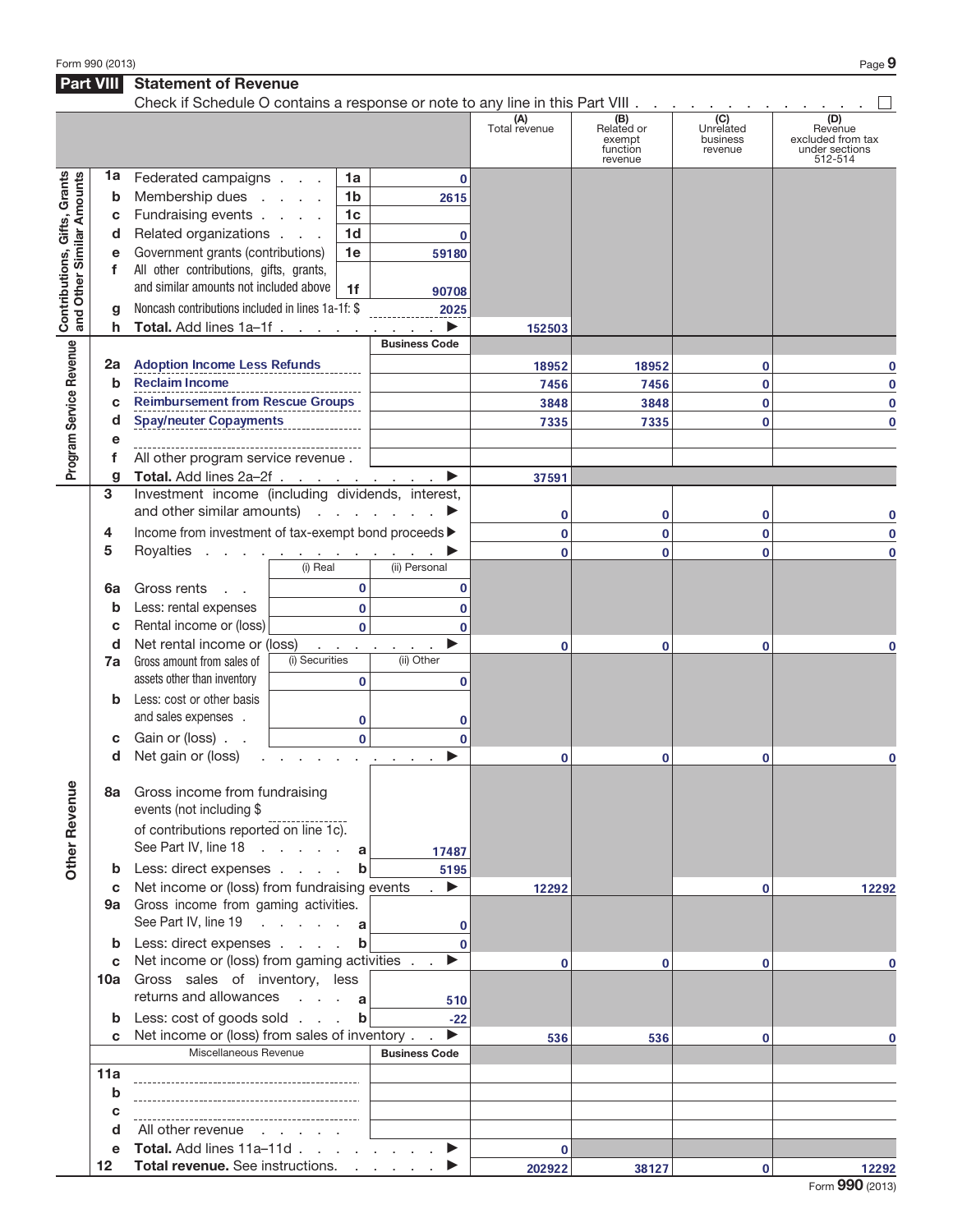following SOP 98-2 (ASC 958-720)

Form 990 (2013) Page  $\bf 10$ Part IX Statement of Functional Expenses Section 501(c)(3) and 501(c)(4) organizations must complete all columns. All other organizations must complete column (A). Check if Schedule O contains a response or note to any line in this Part IX Do not include amounts reported on lines 6b, 7b, 8b, 9b, and 10b of Part VIII. **(A)**<br>Total expenses (B)<br>Program service expenses **(C)**<br>Management and general expenses **(D)**<br>Fundraising expenses 1 Grants and other assistance to governments and organizations in the United States. See Part IV, line 21 2 Grants and other assistance to individuals in the United States. See Part IV, line 22 . . . 3 Grants and other assistance to governments, organizations, and individuals outside the United States. See Part IV, lines 15 and 16 . . 4 Benefits paid to or for members . . . . 5 Compensation of current officers, directors, trustees, and key employees . . . . . 6 Compensation not included above, to disqualified persons (as defined under section 4958(f)(1)) and persons described in section 4958(c)(3)(B) . . 7 Other salaries and wages . . . . . . 8 Pension plan accruals and contributions (include section 401(k) and 403(b) employer contributions) 9 Other employee benefits . . . . . . . 10 Payroll taxes . . . . . . . . . . . 11 Fees for services (non-employees): a Management . . . . . . . . . . **b** Legal . . . . . . . . . . . . . c Accounting  $\ldots$  . . . . . . . . . d Lobbying . . . . . . . . . e Professional fundraising services. See Part IV, line 17 f Investment management fees . . . . . g Other. (If line 11g amount exceeds 10% of line 25, column (A) amount, list line 11g expenses on Schedule O.) . . 12 Advertising and promotion . . . . . . 13 Office expenses . . . . . . . . . 14 Information technology . . . . . . 15 Royalties . . . . . . . . . **16** Occupancy . . . . . . . . . . . 17 Travel . . . . . . . . . . . . . 18 Payments of travel or entertainment expenses for any federal, state, or local public officials 19 Conferences, conventions, and meetings . 20 Interest . . . . . . . . . . . 21 Payments to affiliates  $\ldots$  . . . . . 22 Depreciation, depletion, and amortization. 23 Insurance . . . . . . . . . . . . 24 Other expenses. Itemize expenses not covered above (List miscellaneous expenses in line 24e. If line 24e amount exceeds 10% of line 25, column (A) amount, list line 24e expenses on Schedule O.) a b c d e All other expenses 25 Total functional expenses. Add lines 1 through 24e 26 Joint costs. Complete this line only if the organization reported in column (B) joint costs from a combined educational campaign and fundraising solicitation. Check here  $\blacktriangleright$   $\Box$  if ✔  $\overline{0}$  0 31268 31268  $\overline{0}$  0  $\overline{0}$  0 24764 19811 4953 0  $\begin{array}{ccccccc} 0 & & & 0 & & & 0 \end{array}$ 30606 30606 0 0  $\begin{array}{ccccccc} 0 & & & 0 & & & 0 \end{array}$  $\begin{array}{ccccccc} 0 & & & 0 & & & 0 \end{array}$ 4221 4221 0 0 0 0 0 0 0 0 0 0 0 0 0 0 0 0 264 132 132 132 0 3112 2178 934 0 474 332 142 0 0 0  $\frac{31/10}{0}$  28539 31/1 31/1 0 1692 1692 0 0 0 0 0 0 0 0 0 0 0 2854 2569 285 0 VARIOUS EXPENSES See Schedule O 12026 11328 698 698 0 **RESTRICTED CUSTODY WKR MEALS 2084** 2084 2084 2084 0 0 ANIMAL RESCUE COSTS 3296 3296 0 0 Direct ANIMAL COSTS 49886 49886 0 0 249 0 249 0 249 0 249 0 249 0 249 0 249 0 249 0 249 0 249 0 249 0 249 0 249 0 249 0 249 0 249 0 249 0 249 0 24 198506 187942 10564 198506 198506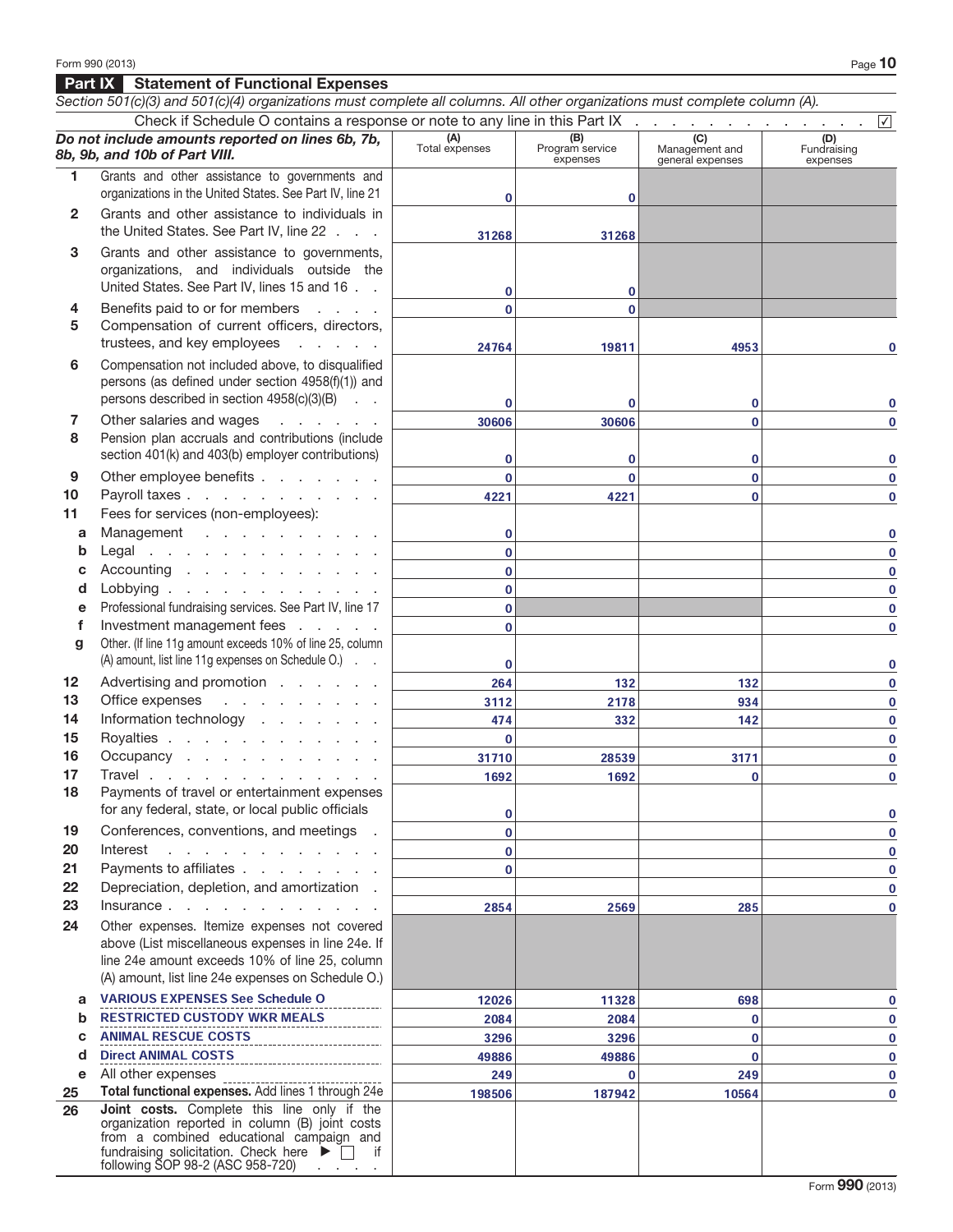Form 990 (2013) Page

|                      | Part X         | <b>Balance Sheet</b>                                                                                                                                                                                                                                                                                                                    |                                                 |                              |                |                    |
|----------------------|----------------|-----------------------------------------------------------------------------------------------------------------------------------------------------------------------------------------------------------------------------------------------------------------------------------------------------------------------------------------|-------------------------------------------------|------------------------------|----------------|--------------------|
|                      |                | Check if Schedule O contains a response or note to any line in this Part X                                                                                                                                                                                                                                                              |                                                 |                              |                |                    |
|                      |                |                                                                                                                                                                                                                                                                                                                                         |                                                 | (A)<br>Beginning of year     |                | (B)<br>End of year |
|                      | 1.             | Cash-non-interest-bearing                                                                                                                                                                                                                                                                                                               | design and contract the contract of the con-    | 65024                        | 1.             | 71839              |
|                      | $\overline{2}$ | Savings and temporary cash investments                                                                                                                                                                                                                                                                                                  |                                                 | $\mathbf 0$                  | $\overline{2}$ | 0                  |
|                      | 3              | Pledges and grants receivable, net                                                                                                                                                                                                                                                                                                      |                                                 | $\mathbf{0}$                 | 3              | $\mathbf 0$        |
|                      | 4              | Accounts receivable, net                                                                                                                                                                                                                                                                                                                | the contract of the contract of the contract of | 3078                         | 4              | $\bf{0}$           |
|                      | 5              | Loans and other receivables from current and former officers, directors,<br>trustees, key employees, and highest compensated employees.                                                                                                                                                                                                 |                                                 |                              |                |                    |
|                      |                | Complete Part II of Schedule L                                                                                                                                                                                                                                                                                                          |                                                 | $\mathbf{0}$                 | 5              | 0                  |
|                      | 6              | Loans and other receivables from other disqualified persons (as defined under section<br>4958(f)(1)), persons described in section 4958(c)(3)(B), and contributing employers and<br>sponsoring organizations of section 501(c)(9) voluntary employees' beneficiary<br>organizations (see instructions). Complete Part II of Schedule L. |                                                 |                              |                |                    |
|                      |                |                                                                                                                                                                                                                                                                                                                                         |                                                 | $\mathbf 0$                  | 6              | 0                  |
| Assets               | 7              | Notes and loans receivable, net                                                                                                                                                                                                                                                                                                         |                                                 | $\mathbf{0}$                 | $\overline{7}$ | $\bf{0}$           |
|                      | 8              | Inventories for sale or use                                                                                                                                                                                                                                                                                                             |                                                 | $\mathbf{0}$                 | 8              | $\mathbf 0$        |
|                      | 9<br>10a       | Prepaid expenses and deferred charges<br>Land, buildings, and equipment: cost or<br>other basis. Complete Part VI of Schedule D                                                                                                                                                                                                         |                                                 |                              | 9              | 2773               |
|                      |                | Less: accumulated depreciation                                                                                                                                                                                                                                                                                                          | 10a<br>164054<br> 10b                           |                              |                |                    |
|                      | b              | Investments-publicly traded securities                                                                                                                                                                                                                                                                                                  | 38282                                           | 125772 10c                   | 11             | 125772             |
|                      | 11<br>12       | Investments-other securities. See Part IV, line 11                                                                                                                                                                                                                                                                                      | and a straight and a straight                   | $\mathbf 0$                  | 12             | $\mathbf 0$        |
|                      | 13             | Investments-program-related. See Part IV, line 11                                                                                                                                                                                                                                                                                       |                                                 | $\mathbf{0}$<br>$\mathbf{0}$ | 13             | $\mathbf 0$        |
|                      | 14             |                                                                                                                                                                                                                                                                                                                                         |                                                 | $\mathbf{0}$                 | 14             | $\mathbf 0$        |
|                      | 15             | Other assets. See Part IV, line 11                                                                                                                                                                                                                                                                                                      |                                                 |                              | 15             | $\mathbf 0$        |
|                      | 16             | Total assets. Add lines 1 through 15 (must equal line 34)                                                                                                                                                                                                                                                                               |                                                 |                              | 16             |                    |
|                      | 17             | Accounts payable and accrued expenses                                                                                                                                                                                                                                                                                                   |                                                 | 193874<br>4206               | 17             | 200384<br>6300     |
|                      | 18             |                                                                                                                                                                                                                                                                                                                                         |                                                 | $\mathbf 0$                  | 18             | $\mathbf 0$        |
|                      | 19             |                                                                                                                                                                                                                                                                                                                                         |                                                 | $\mathbf{0}$                 | 19             | $\mathbf 0$        |
|                      | 20             | Tax-exempt bond liabilities                                                                                                                                                                                                                                                                                                             |                                                 | $\mathbf 0$                  | 20             | 0                  |
|                      | 21             | Escrow or custodial account liability. Complete Part IV of Schedule D.                                                                                                                                                                                                                                                                  |                                                 | $\mathbf{0}$                 | 21             | $\bf{0}$           |
|                      | 22             | Loans and other payables to current and former officers, directors,                                                                                                                                                                                                                                                                     |                                                 |                              |                |                    |
| Liabilities          |                | trustees, key employees, highest compensated employees, and<br>disqualified persons. Complete Part II of Schedule L                                                                                                                                                                                                                     |                                                 |                              | 22             |                    |
|                      | 23             |                                                                                                                                                                                                                                                                                                                                         |                                                 | 0                            | 23             | 0                  |
|                      | 24             | Secured mortgages and notes payable to unrelated third parties<br>Unsecured notes and loans payable to unrelated third parties                                                                                                                                                                                                          |                                                 | $\mathbf{0}$<br>$\mathbf{0}$ | 24             | $\mathbf 0$        |
|                      | 25             | Other liabilities (including federal income tax, payables to related third                                                                                                                                                                                                                                                              |                                                 |                              |                | 0                  |
|                      |                | parties, and other liabilities not included on lines 17-24). Complete Part X                                                                                                                                                                                                                                                            |                                                 |                              | 25             |                    |
|                      | 26             | Total liabilities. Add lines 17 through 25                                                                                                                                                                                                                                                                                              |                                                 | 4206                         | 26             | 6300               |
| <b>Fund Balances</b> |                | Organizations that follow SFAS 117 (ASC 958), check here ▶ □<br>complete lines 27 through 29, and lines 33 and 34.                                                                                                                                                                                                                      | and                                             |                              |                |                    |
|                      | 27             | Unrestricted net assets                                                                                                                                                                                                                                                                                                                 |                                                 |                              | 27             |                    |
|                      | 28             | Temporarily restricted net assets                                                                                                                                                                                                                                                                                                       |                                                 |                              | 28             |                    |
|                      | 29             | Permanently restricted net assets                                                                                                                                                                                                                                                                                                       |                                                 |                              | 29             |                    |
|                      |                | Organizations that do not follow SFAS 117 (ASC 958), check here ▶ 7 and<br>complete lines 30 through 34.                                                                                                                                                                                                                                |                                                 |                              |                |                    |
|                      | 30             | Capital stock or trust principal, or current funds                                                                                                                                                                                                                                                                                      |                                                 | 153032                       | 30             | 153032             |
|                      | 31             | Paid-in or capital surplus, or land, building, or equipment fund                                                                                                                                                                                                                                                                        |                                                 | 0                            | 31             | $\bf{0}$           |
| Net Assets or        | 32             | Retained earnings, endowment, accumulated income, or other funds.                                                                                                                                                                                                                                                                       |                                                 | 36636 32                     |                | 41052              |
|                      | 33             | Total net assets or fund balances                                                                                                                                                                                                                                                                                                       |                                                 | 189668 33                    |                | 194084             |
|                      | 34             | Total liabilities and net assets/fund balances                                                                                                                                                                                                                                                                                          |                                                 | 193874                       | 34             | 200384             |
|                      |                |                                                                                                                                                                                                                                                                                                                                         |                                                 |                              |                | Form 990 (2013)    |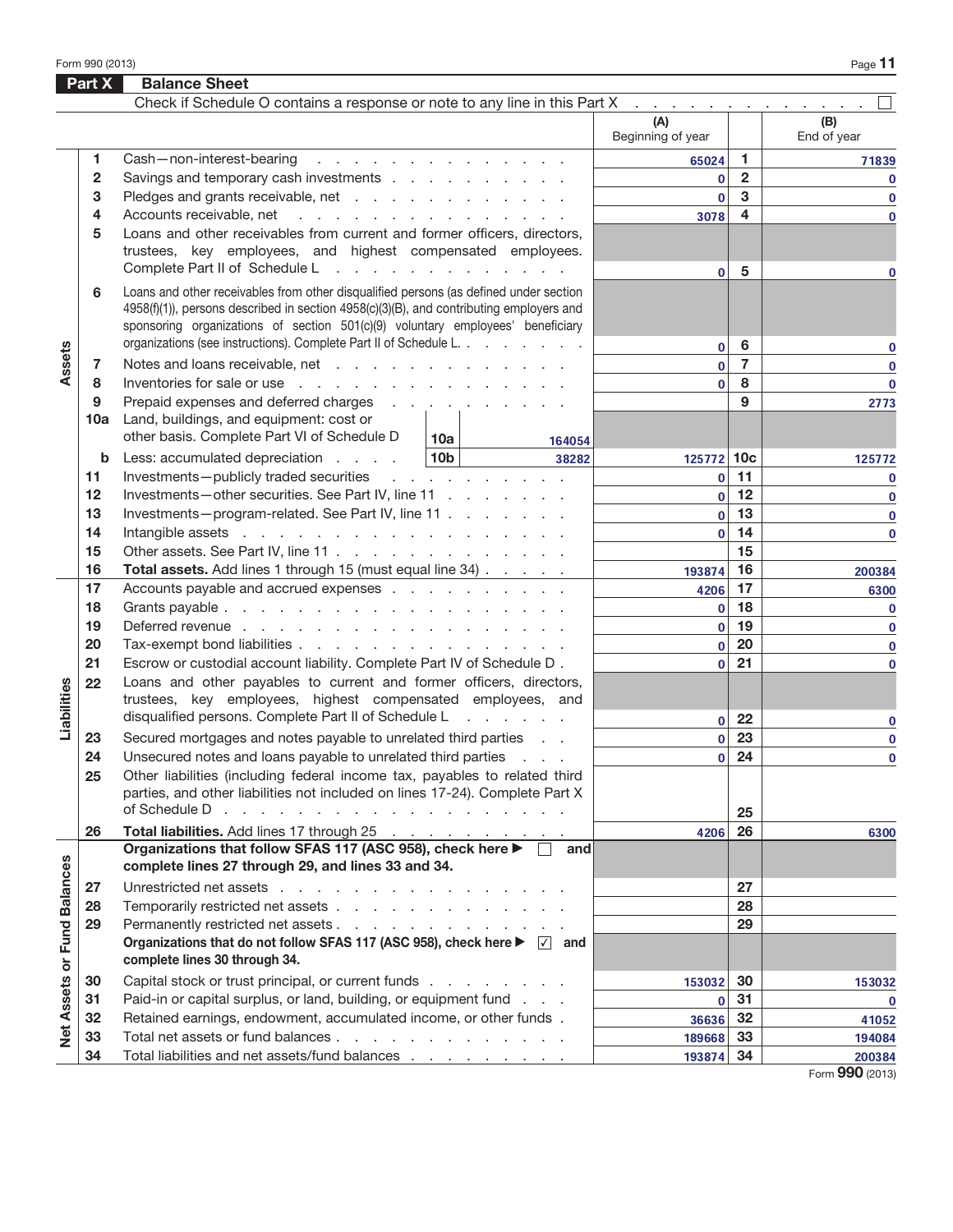|              | <b>Part XI</b> Reconciliation of Net Assets                                                                                                                                                                                                                               |                         |                |             |
|--------------|---------------------------------------------------------------------------------------------------------------------------------------------------------------------------------------------------------------------------------------------------------------------------|-------------------------|----------------|-------------|
|              | Check if Schedule O contains a response or note to any line in this Part XI                                                                                                                                                                                               |                         |                |             |
| 1            | Total revenue (must equal Part VIII, column (A), line 12)                                                                                                                                                                                                                 | $\blacksquare$          |                | 208117      |
| $\mathbf{2}$ | Total expenses (must equal Part IX, column (A), line 25) (all contacts and contact and contact and contact and contact and contact and contact and contact and contact and contact and contact and contact and contact and con                                            | $\overline{2}$          |                | 203701      |
| 3            |                                                                                                                                                                                                                                                                           | 3                       |                | 4416        |
| 4            | Net assets or fund balances at beginning of year (must equal Part X, line 33, column (A))                                                                                                                                                                                 | $\overline{\mathbf{4}}$ |                | 189668      |
| 5            |                                                                                                                                                                                                                                                                           | 5                       |                | $\mathbf 0$ |
| 6            |                                                                                                                                                                                                                                                                           | 6                       |                | $\mathbf 0$ |
| 7            |                                                                                                                                                                                                                                                                           | $\overline{7}$          |                | $\mathbf 0$ |
| 8            |                                                                                                                                                                                                                                                                           | 8                       |                | $\mathbf 0$ |
| 9            | Other changes in net assets or fund balances (explain in Schedule O)                                                                                                                                                                                                      | 9                       |                | $\bf{0}$    |
| 10           | Net assets or fund balances at end of year. Combine lines 3 through 9 (must equal Part X, line                                                                                                                                                                            |                         |                |             |
|              |                                                                                                                                                                                                                                                                           | 10 <sup>1</sup>         |                | 194084      |
|              | <b>Part XII</b> Financial Statements and Reporting                                                                                                                                                                                                                        |                         |                |             |
|              | Check if Schedule O contains a response or note to any line in this Part XII                                                                                                                                                                                              |                         |                |             |
|              | Accounting method used to prepare the Form 990: $\Box$ Cash $\Box$ Accrual<br>$\Box$ Other<br>If the organization changed its method of accounting from a prior year or checked "Other," explain in                                                                       |                         |                |             |
|              | Schedule O.                                                                                                                                                                                                                                                               |                         |                |             |
|              | Were the organization's financial statements compiled or reviewed by an independent accountant?<br>If "Yes," check a box below to indicate whether the financial statements for the year were compiled or                                                                 |                         | 2a             | ✓           |
|              | reviewed on a separate basis, consolidated basis, or both:                                                                                                                                                                                                                |                         |                |             |
| 2a           | $\Box$ Separate basis $\Box$ Consolidated basis $\Box$ Both consolidated and separate basis                                                                                                                                                                               |                         |                |             |
|              | Were the organization's financial statements audited by an independent accountant?<br>and a state of the state<br>If "Yes," check a box below to indicate whether the financial statements for the year were audited on a<br>separate basis, consolidated basis, or both: |                         | 2 <sub>b</sub> | ✓           |
|              | □ Consolidated basis □ Both consolidated and separate basis<br>$\Box$ Separate basis                                                                                                                                                                                      |                         |                |             |
| <sub>C</sub> | If "Yes" to line 2a or 2b, does the organization have a committee that assumes responsibility for oversight<br>of the audit, review, or compilation of its financial statements and selection of an independent accountant?                                               |                         | 2c             |             |
|              | If the organization changed either its oversight process or selection process during the tax year, explain in<br>Schedule O.                                                                                                                                              |                         |                |             |
|              | As a result of a federal award, was the organization required to undergo an audit or audits as set forth in                                                                                                                                                               |                         | 3a             |             |
| За<br>b      | If "Yes," did the organization undergo the required audit or audits? If the organization did not undergo the                                                                                                                                                              |                         |                | ✓           |

|  |  | Form $990$ (2013) |
|--|--|-------------------|
|--|--|-------------------|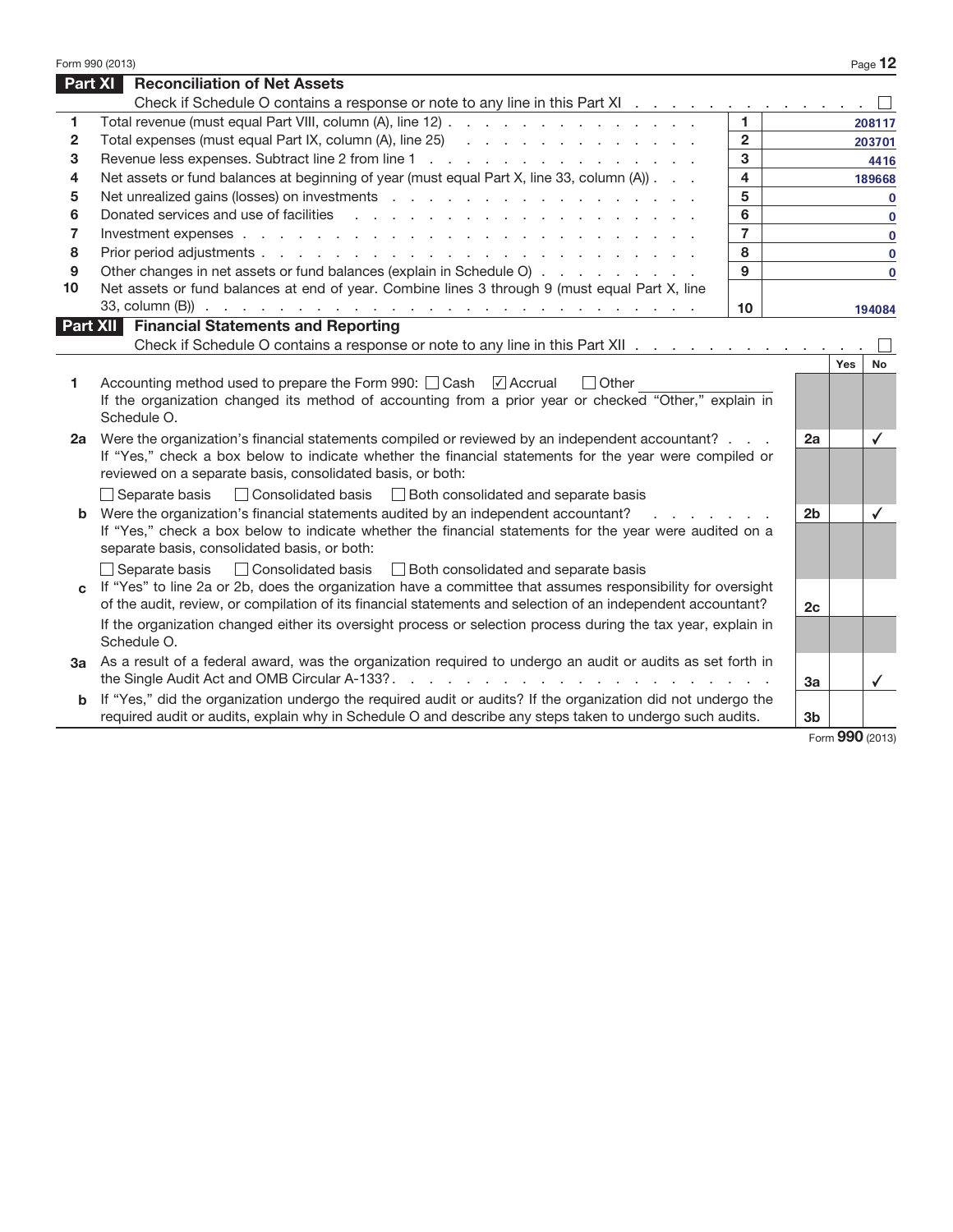SCHEDULE A

## Public Charity Status and Public Support

Complete if the organization is a section 501(c)(3) organization or a section 4947(a)(1) nonexempt charitable trust.

#### Attach to Form 990 or Form 990-FZ.

Department of the Treasury a Information about Schedule A (Form 990 or 990-EZ) and its instructions is at www.irs.gov/form990.

Name of the organization extensive properties and the organization number of the organization number Part I Reason for Public Charity Status (All organizations must complete this part.) See instructions. The organization is not a private foundation because it is: (For lines 1 through 11, check only one box.)

1  $\Box$  A church, convention of churches, or association of churches described in section 170(b)(1)(A)(i).

- 2  $\Box$  A school described in section 170(b)(1)(A)(ii). (Attach Schedule E.)
- 3  $\Box$  A hospital or a cooperative hospital service organization described in section 170(b)(1)(A)(iii).
- 4  $\Box$  A medical research organization operated in conjunction with a hospital described in section 170(b)(1)(A)(iii). Enter the hospital's name, city, and state:
- $5 \cap$  An organization operated for the benefit of a college or university owned or operated by a governmental unit described in section 170(b)(1)(A)(iv). (Complete Part II.)
- 6  $\Box$  A federal, state, or local government or governmental unit described in section 170(b)(1)(A)(v).
- $7 \cap$  An organization that normally receives a substantial part of its support from a governmental unit or from the general public described in section 170(b)(1)(A)(vi). (Complete Part II.)
- 8  $\Box$  A community trust described in section 170(b)(1)(A)(vi). (Complete Part II.)
- **9**  $\Box$  An organization that normally receives: (1) more than 33<sup>1</sup>/<sub>3</sub>% of its support from contributions, membership fees, and gross receipts from activities related to its exempt functions—subject to certain exceptions, and (2) no more than 33<sup>1</sup> /3% of its support from gross investment income and unrelated business taxable income (less section 511 tax) from businesses acquired by the organization after June 30, 1975. See section 509(a)(2). (Complete Part III.)
- 10  $\Box$  An organization organized and operated exclusively to test for public safety. See section 509(a)(4).
- 11  $\Box$  An organization organized and operated exclusively for the benefit of, to perform the functions of, or to carry out the purposes of one or more publicly supported organizations described in section 509(a)(1) or section 509(a)(2). See section 509(a)(3). Check the box that describes the type of supporting organization and complete lines 11e through 11h.

|  |  |  | <b>a</b> $\Box$ Type I <b>b</b> $\Box$ Type II <b>c</b> $\Box$ Type III–Functionally integrated <b>d</b> $\Box$ Type III–Non-functionally integrated |
|--|--|--|------------------------------------------------------------------------------------------------------------------------------------------------------|
|--|--|--|------------------------------------------------------------------------------------------------------------------------------------------------------|

- $e \Box$  By checking this box, I certify that the organization is not controlled directly or indirectly by one or more disqualified persons other than foundation managers and other than one or more publicly supported organizations described in section 509(a)(1) or section 509(a)(2).
- f If the organization received a written determination from the IRS that it is a Type I, Type II, or Type III supporting organization, check this box . . . . . . . . . . . . . . . . . . . . . . . . . . . . . . .
- g Since August 17, 2006, has the organization accepted any gift or contribution from any of the following persons?

| (i) A person who directly or indirectly controls, either alone or together with persons described in (ii) and       |         | Yes | 'No |
|---------------------------------------------------------------------------------------------------------------------|---------|-----|-----|
| (iii) below, the governing body of the supported organization? $\ldots$ , $\ldots$ , $\ldots$ , $\ldots$ , $\ldots$ | 11g(i)  |     |     |
| (ii) A family member of a person described in (i) above?.                                                           | 11g(ii) |     |     |

| (iii) A 35% controlled entity of a person described in (i) or (ii) above? $\ldots$ , $\ldots$ , $\ldots$ , $\ldots$ , $\ldots$ | 11g(iii) |  |
|--------------------------------------------------------------------------------------------------------------------------------|----------|--|
| <b>h</b> Provide the following information about the supported organization(s).                                                |          |  |

| (i) Name of supported<br>organization | $(ii)$ EIN | (iii) Type of organization<br>(described on lines 1-9<br>above or IRC section<br>(see instructions)) | (iv) Is the organization<br>in col. (i) listed in your<br>governing document? |    | (v) Did you notify<br>the organization in<br>col. (i) of your<br>support? |    | (vi) is the<br>organization in col.<br>(i) organized in the<br><b>U.S.?</b> |    | (vii) Amount of monetary<br>support |  |
|---------------------------------------|------------|------------------------------------------------------------------------------------------------------|-------------------------------------------------------------------------------|----|---------------------------------------------------------------------------|----|-----------------------------------------------------------------------------|----|-------------------------------------|--|
|                                       |            |                                                                                                      | Yes                                                                           | No | Yes                                                                       | No | Yes                                                                         | No |                                     |  |
| (A)                                   |            |                                                                                                      |                                                                               |    |                                                                           |    |                                                                             |    |                                     |  |
| (B)                                   |            |                                                                                                      |                                                                               |    |                                                                           |    |                                                                             |    |                                     |  |
| (C)                                   |            |                                                                                                      |                                                                               |    |                                                                           |    |                                                                             |    |                                     |  |
| (D)                                   |            |                                                                                                      |                                                                               |    |                                                                           |    |                                                                             |    |                                     |  |
| (E)                                   |            |                                                                                                      |                                                                               |    |                                                                           |    |                                                                             |    |                                     |  |
| <b>Total</b>                          |            |                                                                                                      |                                                                               |    |                                                                           |    |                                                                             |    |                                     |  |



**Open to Public** 

Inspection

| SCHEDULE A           |  |
|----------------------|--|
| (Form 990 or 990-EZ) |  |

Internal Revenue Service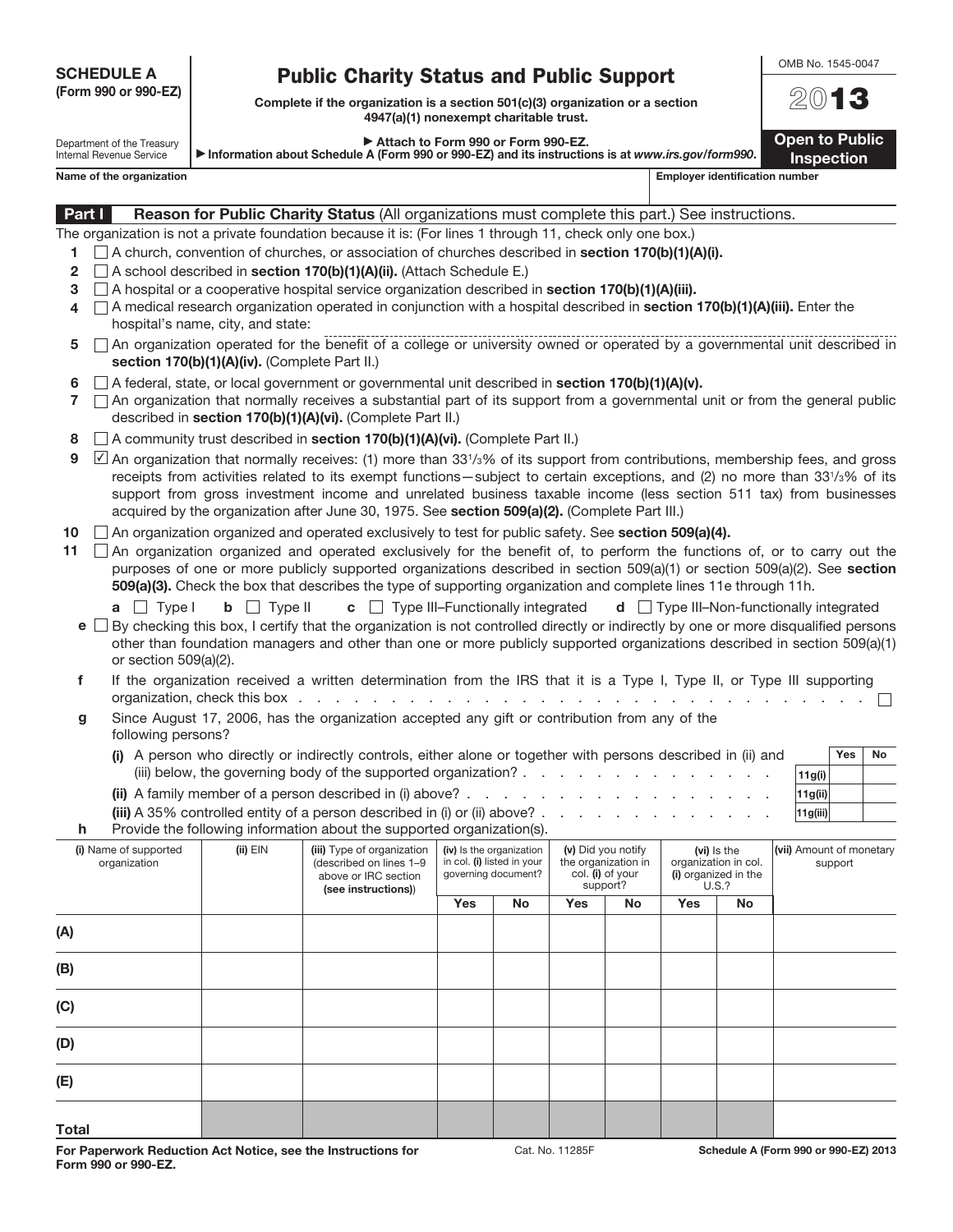|                | Schedule A (Form 990 or 990-EZ) 2013                                                                                                                                                                                                                                                                                                                                                                                                                                                                                                                                                                                             |          |          |          |            |                             | Page 2                                                                                                               |
|----------------|----------------------------------------------------------------------------------------------------------------------------------------------------------------------------------------------------------------------------------------------------------------------------------------------------------------------------------------------------------------------------------------------------------------------------------------------------------------------------------------------------------------------------------------------------------------------------------------------------------------------------------|----------|----------|----------|------------|-----------------------------|----------------------------------------------------------------------------------------------------------------------|
| Part II        | Support Schedule for Organizations Described in Sections 170(b)(1)(A)(iv) and 170(b)(1)(A)(vi)                                                                                                                                                                                                                                                                                                                                                                                                                                                                                                                                   |          |          |          |            |                             |                                                                                                                      |
|                | (Complete only if you checked the box on line 5, 7, or 8 of Part I or if the organization failed to qualify under                                                                                                                                                                                                                                                                                                                                                                                                                                                                                                                |          |          |          |            |                             |                                                                                                                      |
|                | Part III. If the organization fails to qualify under the tests listed below, please complete Part III.)                                                                                                                                                                                                                                                                                                                                                                                                                                                                                                                          |          |          |          |            |                             |                                                                                                                      |
|                | <b>Section A. Public Support</b>                                                                                                                                                                                                                                                                                                                                                                                                                                                                                                                                                                                                 |          |          |          |            |                             |                                                                                                                      |
|                | Calendar year (or fiscal year beginning in) ▶                                                                                                                                                                                                                                                                                                                                                                                                                                                                                                                                                                                    | (a) 2009 | (b) 2010 | (c) 2011 | $(d)$ 2012 | (e) 2013                    | (f) Total                                                                                                            |
| 1              | grants,<br>contributions,<br>Gifts,<br>and<br>membership fees received. (Do not<br>include any "unusual grants.")                                                                                                                                                                                                                                                                                                                                                                                                                                                                                                                |          |          |          |            |                             |                                                                                                                      |
| $\mathbf{2}$   | levied<br>Tax<br>revenues<br>for<br>the<br>organization's benefit and either paid<br>to or expended on its behalf<br>$1 - 1 - 1$                                                                                                                                                                                                                                                                                                                                                                                                                                                                                                 |          |          |          |            |                             |                                                                                                                      |
| 3              | The value of services or facilities<br>furnished by a governmental unit to the<br>organization without charge                                                                                                                                                                                                                                                                                                                                                                                                                                                                                                                    |          |          |          |            |                             |                                                                                                                      |
| 4              | Total. Add lines 1 through 3.                                                                                                                                                                                                                                                                                                                                                                                                                                                                                                                                                                                                    |          |          |          |            |                             |                                                                                                                      |
| 5              | The portion of total contributions by<br>each<br>(other<br>person<br>than<br>a<br>unit<br>governmental<br>publicly<br>or<br>supported organization) included on<br>line 1 that exceeds 2% of the amount<br>shown on line 11, column $(f)$ .                                                                                                                                                                                                                                                                                                                                                                                      |          |          |          |            |                             |                                                                                                                      |
| 6              | Public support. Subtract line 5 from line 4.                                                                                                                                                                                                                                                                                                                                                                                                                                                                                                                                                                                     |          |          |          |            |                             |                                                                                                                      |
|                | <b>Section B. Total Support</b>                                                                                                                                                                                                                                                                                                                                                                                                                                                                                                                                                                                                  |          |          |          |            |                             |                                                                                                                      |
|                | Calendar year (or fiscal year beginning in) ▶                                                                                                                                                                                                                                                                                                                                                                                                                                                                                                                                                                                    | (a) 2009 | (b) 2010 | (c) 2011 | $(d)$ 2012 | (e) 2013                    | (f) Total                                                                                                            |
| $\overline{7}$ | Amounts from line 4<br>and the company of the second                                                                                                                                                                                                                                                                                                                                                                                                                                                                                                                                                                             |          |          |          |            |                             |                                                                                                                      |
| 8              | Gross income from interest, dividends,<br>payments received on securities loans,<br>rents, royalties and income from similar<br>sources                                                                                                                                                                                                                                                                                                                                                                                                                                                                                          |          |          |          |            |                             |                                                                                                                      |
| 9              | Net income from unrelated business<br>activities, whether or not the business<br>is regularly carried on<br>and a state of                                                                                                                                                                                                                                                                                                                                                                                                                                                                                                       |          |          |          |            |                             |                                                                                                                      |
| 10             | Other income. Do not include gain or<br>loss from the sale of capital assets<br>(Explain in Part IV.)                                                                                                                                                                                                                                                                                                                                                                                                                                                                                                                            |          |          |          |            |                             |                                                                                                                      |
| 11             | Total support. Add lines 7 through 10                                                                                                                                                                                                                                                                                                                                                                                                                                                                                                                                                                                            |          |          |          |            |                             |                                                                                                                      |
| 12             | Gross receipts from related activities, etc. (see instructions)                                                                                                                                                                                                                                                                                                                                                                                                                                                                                                                                                                  |          |          |          |            | 12                          |                                                                                                                      |
| 13             | First five years. If the Form 990 is for the organization's first, second, third, fourth, or fifth tax year as a section 501(c)(3)                                                                                                                                                                                                                                                                                                                                                                                                                                                                                               |          |          |          |            |                             |                                                                                                                      |
|                | organization, check this box and stop here                                                                                                                                                                                                                                                                                                                                                                                                                                                                                                                                                                                       |          |          |          |            |                             | $\mathcal{L}$ . The set of the set of the set of the set of the set of the set of $\mathcal{L} \subseteq \mathbb{R}$ |
|                | <b>Section C. Computation of Public Support Percentage</b><br>Public support percentage for 2013 (line 6, column (f) divided by line 11, column (f)                                                                                                                                                                                                                                                                                                                                                                                                                                                                              |          |          |          |            | 14                          | $\%$                                                                                                                 |
| 14<br>15       | Public support percentage from 2012 Schedule A, Part II, line 14                                                                                                                                                                                                                                                                                                                                                                                                                                                                                                                                                                 |          |          |          |            | 15                          | $\frac{0}{0}$                                                                                                        |
| 16a            | 331/3% support test-2013. If the organization did not check the box on line 13, and line 14 is 331/3% or more, check this<br>box and <b>stop here.</b> The organization qualifies as a publicly supported organization                                                                                                                                                                                                                                                                                                                                                                                                           |          |          |          |            |                             | ▶<br>$\Box$                                                                                                          |
| b              | 33 <sup>1</sup> / <sub>3</sub> % support test-2012. If the organization did not check a box on line 13 or 16a, and line 15 is 33 <sup>1</sup> / <sub>3</sub> % or more,                                                                                                                                                                                                                                                                                                                                                                                                                                                          |          |          |          |            |                             |                                                                                                                      |
|                | check this box and stop here. The organization qualifies as a publicly supported organization                                                                                                                                                                                                                                                                                                                                                                                                                                                                                                                                    |          |          |          |            | and a state of the state of | ▶<br>$\mathcal{L}_{\mathcal{A}}$                                                                                     |
| 17а            | 10%-facts-and-circumstances test-2013. If the organization did not check a box on line 13, 16a, or 16b, and line 14 is<br>10% or more, and if the organization meets the "facts-and-circumstances" test, check this box and stop here. Explain in<br>Part IV how the organization meets the "facts-and-circumstances" test. The organization qualifies as a publicly supported<br>and a constitution of the constitution of the constitution of the constitution of the constitution of the constitution of the constitution of the constitution of the constitution of the constitution of the constitution of<br>organization. |          |          |          |            |                             | $\mathcal{L}_{\mathcal{A}}$                                                                                          |
| b              | 10%-facts-and-circumstances test-2012. If the organization did not check a box on line 13, 16a, 16b, or 17a, and line<br>15 is 10% or more, and if the organization meets the "facts-and-circumstances" test, check this box and stop here.<br>Explain in Part IV how the organization meets the "facts-and-circumstances" test. The organization qualifies as a publicly<br>supported organization response to the contract of the contract of the contract of the contract of the contract of the contract of the contract of the contract of the contract of the contract of the contract of the contrac                      |          |          |          |            |                             |                                                                                                                      |
| 18.            | <b>Private foundation.</b> If the organization did not check a box on line 13, 16a, 16b, 17a, or 17b, check this box and see                                                                                                                                                                                                                                                                                                                                                                                                                                                                                                     |          |          |          |            |                             |                                                                                                                      |

18 Private foundation. If the organization did not check a box on line 13, 16a, 16b, 17a, or 17b, check this box and see  $\Box$ instructions . . . . . . . . . . . . . . . . . . . . . . . . . . . . . . . . . . . a

Schedule A (Form 990 or 990-EZ) 2013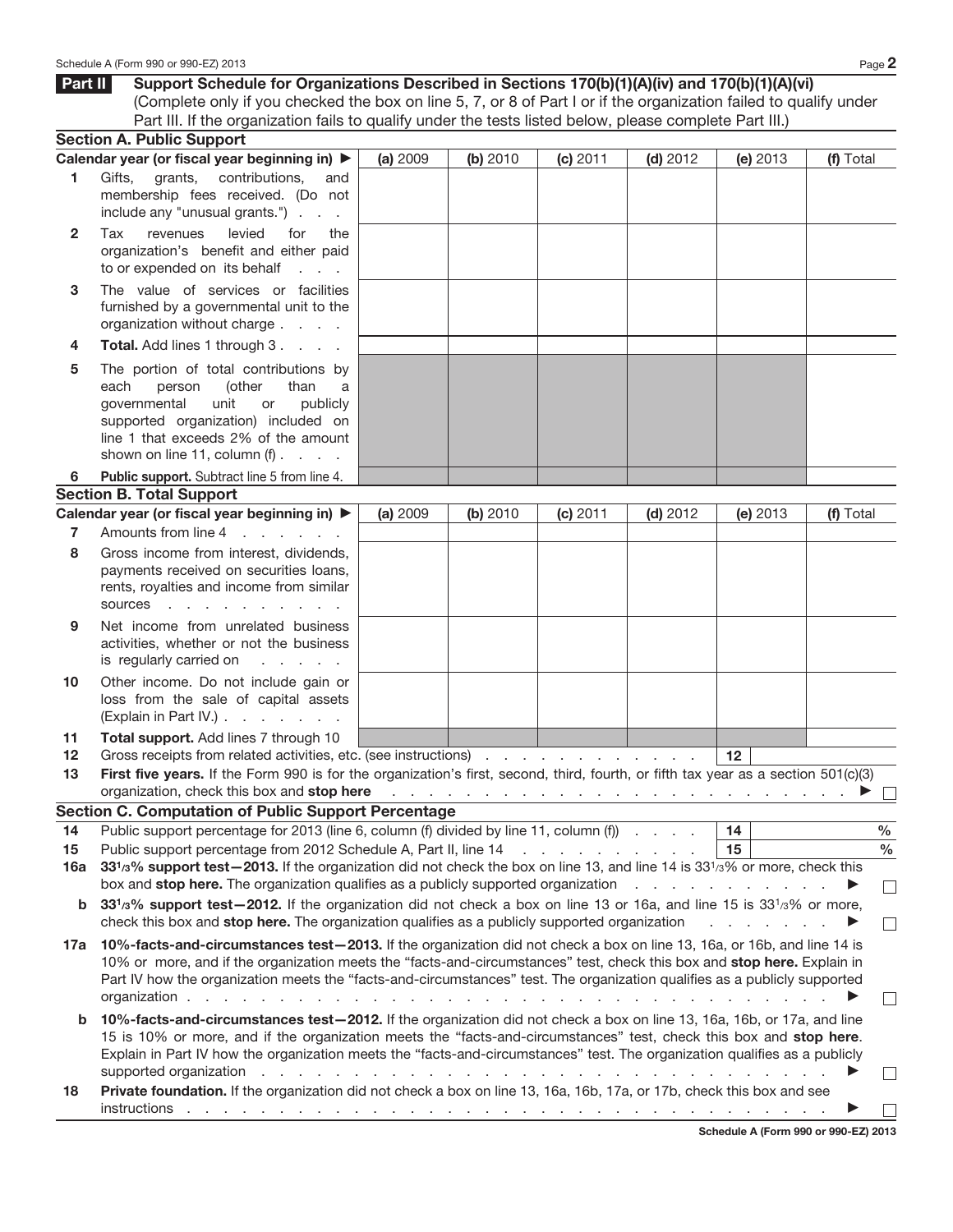#### Part III Support Schedule for Organizations Described in Section 509(a)(2)

(Complete only if you checked the box on line 9 of Part I or if the organization failed to qualify under Part II. If the organization fails to qualify under the tests listed below, please complete Part II.)

|              | <b>Section A. Public Support</b>                                                                                                                                  |                |          |                                                                                 |            |              |                          |
|--------------|-------------------------------------------------------------------------------------------------------------------------------------------------------------------|----------------|----------|---------------------------------------------------------------------------------|------------|--------------|--------------------------|
|              | Calendar year (or fiscal year beginning in) ▶                                                                                                                     | (a) 2009       | (b) 2010 | (c) 2011                                                                        | $(d)$ 2012 | (e) 2013     | (f) Total                |
| 1            | Gifts, grants, contributions, and membership fees                                                                                                                 |                |          |                                                                                 |            |              |                          |
|              | received. (Do not include any "unusual grants.")                                                                                                                  | 127024         | 45775    | 54007                                                                           | 57554      | 93323        | 377683                   |
| $\mathbf{2}$ | Gross receipts from admissions, merchandise<br>sold or services performed, or facilities                                                                          |                |          |                                                                                 |            |              |                          |
|              | furnished in any activity that is related to the                                                                                                                  |                |          |                                                                                 |            |              |                          |
|              | organization's tax-exempt purpose                                                                                                                                 | 61853          | 114498   | 126603                                                                          | 124154     | 97307        | 524415                   |
| 3            | Gross receipts from activities that are not an                                                                                                                    |                |          |                                                                                 |            |              |                          |
|              | unrelated trade or business under section 513                                                                                                                     | $\bf{0}$       | $\bf{0}$ | $\bf{0}$                                                                        | $\bf{0}$   | 12292        | 12292                    |
| 4            | Tax<br>revenues<br>levied<br>for<br>the                                                                                                                           |                |          |                                                                                 |            |              |                          |
|              | organization's benefit and either paid                                                                                                                            |                |          |                                                                                 |            |              |                          |
|              | to or expended on its behalf<br>and a state                                                                                                                       | $\bf{0}$       | $\bf{0}$ | $\bf{0}$                                                                        | $\bf{0}$   | 0            | 0                        |
| 5            | The value of services or facilities                                                                                                                               |                |          |                                                                                 |            |              |                          |
|              | furnished by a governmental unit to the                                                                                                                           |                |          |                                                                                 |            |              |                          |
|              | organization without charge                                                                                                                                       |                | $\bf{0}$ | $\bf{0}$                                                                        | $\bf{0}$   | 0            |                          |
| 6            | Total. Add lines 1 through 5.                                                                                                                                     | 188877         | 160273   | 180610                                                                          | 181708     | 202922       | 914390                   |
| 7a           | Amounts included on lines 1, 2, and 3<br>received from disqualified persons                                                                                       |                |          |                                                                                 |            |              |                          |
|              |                                                                                                                                                                   | $\bf{0}$       | $\bf{0}$ | $\Omega$                                                                        | $\bf{0}$   | 0            | 0                        |
| b            | Amounts included on lines 2 and 3                                                                                                                                 |                |          |                                                                                 |            |              |                          |
|              | from other than disqualified<br>received<br>persons that exceed the greater of \$5,000                                                                            |                |          |                                                                                 |            |              |                          |
|              | or 1% of the amount on line 13 for the year                                                                                                                       |                |          |                                                                                 |            |              |                          |
| C.           | Add lines 7a and 7b<br>and the company of the company                                                                                                             |                |          |                                                                                 |            | 17000        |                          |
| 8            | Public support (Subtract line 7c from                                                                                                                             |                |          |                                                                                 |            |              | 17000                    |
|              | $line 6$ . $\therefore$ $\therefore$ $\therefore$ $\therefore$ $\therefore$ $\therefore$ $\therefore$                                                             |                |          |                                                                                 |            |              | 897390                   |
|              | <b>Section B. Total Support</b>                                                                                                                                   |                |          |                                                                                 |            |              |                          |
|              | Calendar year (or fiscal year beginning in) ▶                                                                                                                     | (a) 2009       | (b) 2010 | (c) 2011                                                                        | $(d)$ 2012 | (e) 2013     | (f) Total                |
| 9            | Amounts from line 6<br>and a state of the state of                                                                                                                | 188877         | 160273   | 180610                                                                          | 181708     | 202922       | 914390                   |
| 10a          | Gross income from interest, dividends,                                                                                                                            |                |          |                                                                                 |            |              |                          |
|              | payments received on securities loans, rents,                                                                                                                     |                |          |                                                                                 |            |              |                          |
|              | royalties and income from similar sources.                                                                                                                        | $\bf{0}$       | $\bf{0}$ | $\bf{0}$                                                                        | $\bf{0}$   | 0            | 0                        |
| $\mathbf b$  | Unrelated business taxable income (less                                                                                                                           |                |          |                                                                                 |            |              |                          |
|              | section 511 taxes) from businesses                                                                                                                                |                |          |                                                                                 |            |              |                          |
|              | acquired after June 30, 1975                                                                                                                                      | 0              | $\bf{0}$ | 0                                                                               | 0          | 0            | 0                        |
| C            | Add lines 10a and 10b<br>and the company                                                                                                                          | $\overline{0}$ | $\bf{0}$ | $\mathbf{0}$                                                                    | $\bf{0}$   | 0            | 0                        |
| 11           | Net income from unrelated business                                                                                                                                |                |          |                                                                                 |            |              |                          |
|              | activities not included in line 10b, whether                                                                                                                      |                |          |                                                                                 |            |              |                          |
|              | or not the business is regularly carried on                                                                                                                       | 0              | 0        |                                                                                 | 0          | $\mathbf{0}$ |                          |
| 12           | Other income. Do not include gain or                                                                                                                              |                |          |                                                                                 |            |              |                          |
|              | loss from the sale of capital assets                                                                                                                              |                |          |                                                                                 |            |              |                          |
|              | (Explain in Part IV.).<br>and a state of the state                                                                                                                | 0              | 0        | 0                                                                               | 0          | 0            | 0                        |
| 13           | Total support. (Add lines 9, 10c, 11,<br>and $12.$ )                                                                                                              |                |          |                                                                                 |            |              |                          |
|              | and a state of the state of<br>First five years. If the Form 990 is for the organization's first, second, third, fourth, or fifth tax year as a section 501(c)(3) | 188877         | 160273   | 180610                                                                          | 181708     | 202922       | 914390                   |
| 14           | organization, check this box and stop here                                                                                                                        |                |          | the contract of the contract of the contract of the contract of the contract of |            |              |                          |
|              | <b>Section C. Computation of Public Support Percentage</b>                                                                                                        |                |          |                                                                                 |            |              |                          |
| 15           | Public support percentage for 2013 (line 8, column (f) divided by line 13, column (f)                                                                             |                |          |                                                                                 |            | 15           | 100.00 %                 |
| 16           | Public support percentage from 2012 Schedule A, Part III, line 15                                                                                                 |                |          | the contract of the contract of the con-                                        |            | 16           | 100.00 %                 |
|              | Section D. Computation of Investment Income Percentage                                                                                                            |                |          |                                                                                 |            |              |                          |
| 17           | Investment income percentage for 2013 (line 10c, column (f) divided by line 13, column (f)                                                                        |                |          |                                                                                 |            | 17           | $0\%$                    |
| 18           | Investment income percentage from 2012 Schedule A, Part III, line 17                                                                                              |                |          |                                                                                 |            | 18           | $0\%$                    |
| 19a          | 33 <sup>1</sup> /3% support tests-2013. If the organization did not check the box on line 14, and line 15 is more than 33 <sup>1</sup> /3%, and line              |                |          |                                                                                 |            |              |                          |
|              | 17 is not more than 33 <sup>1</sup> /3%, check this box and stop here. The organization qualifies as a publicly supported organization                            |                |          |                                                                                 |            |              | $\overline{\phantom{a}}$ |
| b            | 331/3% support tests - 2012. If the organization did not check a box on line 14 or line 19a, and line 16 is more than 331/3%, and                                 |                |          |                                                                                 |            |              |                          |
|              | line 18 is not more than $3313%$ , check this box and stop here. The organization qualifies as a publicly supported organization                                  |                |          |                                                                                 |            |              | $\Box$                   |
| 20           | Private foundation. If the organization did not check a box on line 14, 19a, or 19b, check this box and see instructions                                          |                |          |                                                                                 |            |              |                          |

Schedule A (Form 990 or 990-EZ) 2013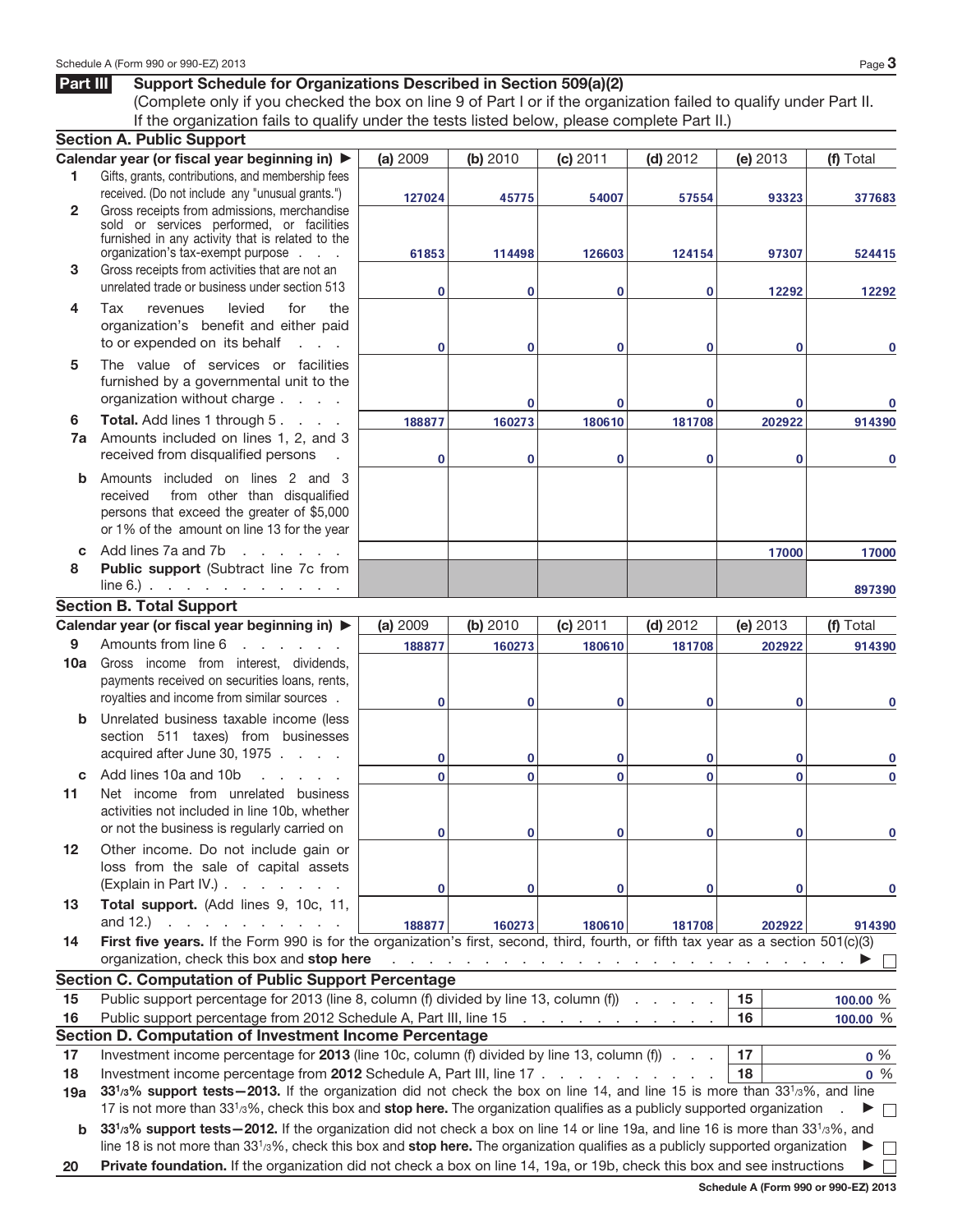|                      | Schedule A (Form 990 or 990-EZ) 2013<br>Page 4                                                                                                                                                                |
|----------------------|---------------------------------------------------------------------------------------------------------------------------------------------------------------------------------------------------------------|
| <b>Part IV</b>       | Supplemental Information. Provide the explanations required by Part II, line 10; Part II, line 17a or 17b; and Part III, line 12. Also complete this part for any additional information. (See instructions). |
| <b>None Required</b> |                                                                                                                                                                                                               |
|                      |                                                                                                                                                                                                               |
|                      |                                                                                                                                                                                                               |
|                      |                                                                                                                                                                                                               |
|                      |                                                                                                                                                                                                               |
|                      |                                                                                                                                                                                                               |
|                      |                                                                                                                                                                                                               |
|                      |                                                                                                                                                                                                               |
|                      |                                                                                                                                                                                                               |
|                      |                                                                                                                                                                                                               |
|                      |                                                                                                                                                                                                               |
|                      |                                                                                                                                                                                                               |
|                      |                                                                                                                                                                                                               |
|                      |                                                                                                                                                                                                               |
|                      |                                                                                                                                                                                                               |
|                      |                                                                                                                                                                                                               |
|                      |                                                                                                                                                                                                               |
|                      |                                                                                                                                                                                                               |
|                      |                                                                                                                                                                                                               |
|                      |                                                                                                                                                                                                               |
|                      |                                                                                                                                                                                                               |
|                      |                                                                                                                                                                                                               |
|                      |                                                                                                                                                                                                               |
|                      |                                                                                                                                                                                                               |
|                      |                                                                                                                                                                                                               |
|                      |                                                                                                                                                                                                               |
|                      |                                                                                                                                                                                                               |
|                      |                                                                                                                                                                                                               |
|                      |                                                                                                                                                                                                               |
|                      |                                                                                                                                                                                                               |
|                      |                                                                                                                                                                                                               |
|                      |                                                                                                                                                                                                               |
|                      |                                                                                                                                                                                                               |
|                      |                                                                                                                                                                                                               |
|                      |                                                                                                                                                                                                               |
|                      |                                                                                                                                                                                                               |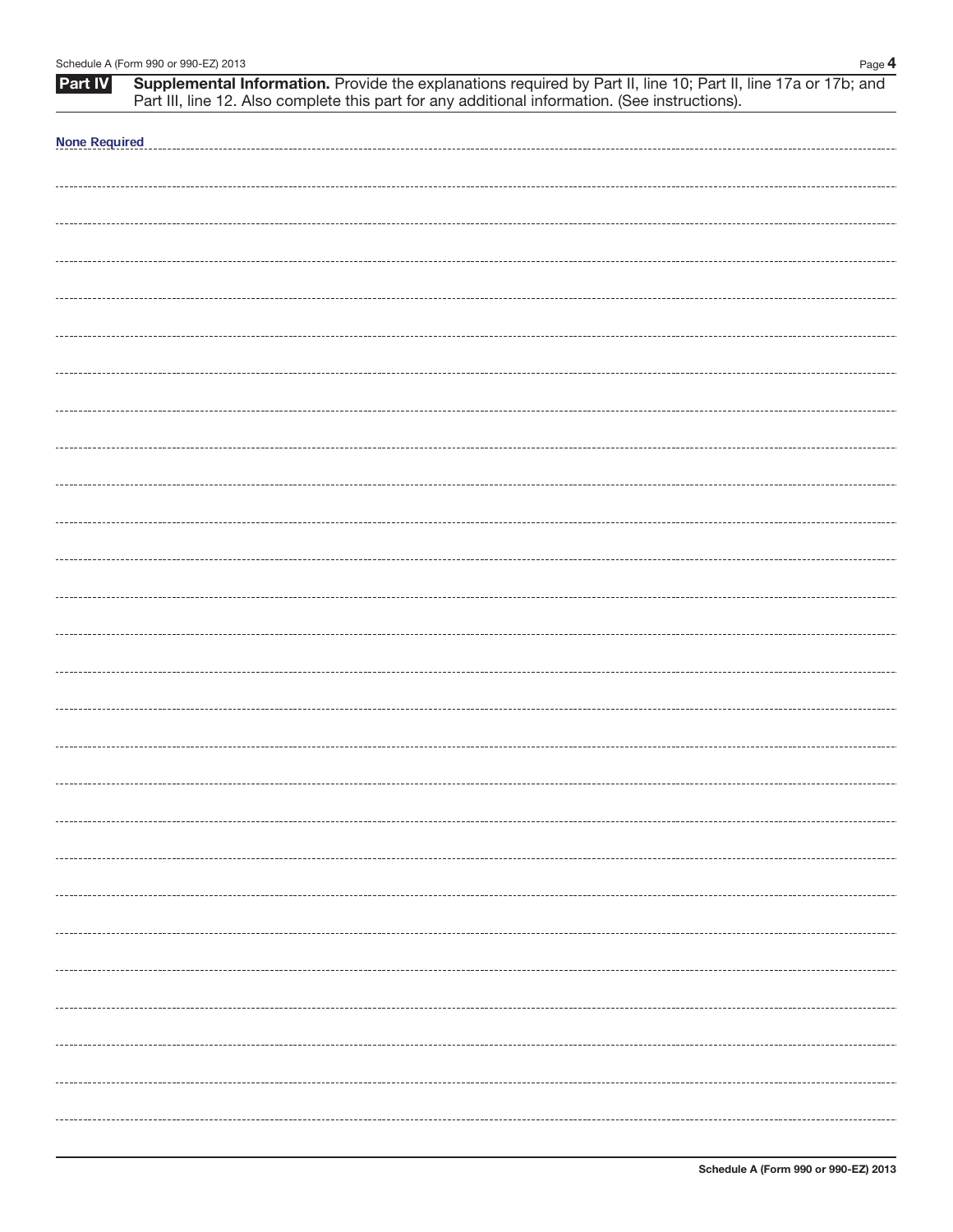| <b>SCHEDULE</b><br>(Form 990)                                          |                                                                                                                                                                         | Grants ar                        | nd Other Assistance to Organizations, | Complete if the organization answered "Yes" to Form 990, Part IV, line 21 or 22.<br>Governments, and Individuals in the United States |                                                                                                                                                            | OMB No. 1545-0047<br><b>9 T</b>                                                                                                             |
|------------------------------------------------------------------------|-------------------------------------------------------------------------------------------------------------------------------------------------------------------------|----------------------------------|---------------------------------------|---------------------------------------------------------------------------------------------------------------------------------------|------------------------------------------------------------------------------------------------------------------------------------------------------------|---------------------------------------------------------------------------------------------------------------------------------------------|
| Department of the Treasury<br>Internal Revenue Service                 |                                                                                                                                                                         |                                  | Attach to Form 990.                   |                                                                                                                                       |                                                                                                                                                            | <b>Open to Public</b><br>Inspection                                                                                                         |
| Name of the organization                                               |                                                                                                                                                                         |                                  |                                       | Information about Schedule I (Form 990) and its instructions is at www.irs.gov/form990.                                               |                                                                                                                                                            | Employer identification number                                                                                                              |
| Animal Shelter Action Society, Inc                                     |                                                                                                                                                                         |                                  |                                       |                                                                                                                                       |                                                                                                                                                            | 61-1199194                                                                                                                                  |
| Part                                                                   | General Information on Grants and Assistance                                                                                                                            |                                  |                                       |                                                                                                                                       |                                                                                                                                                            |                                                                                                                                             |
|                                                                        | the selection criteria used to award the grants or assistance?                                                                                                          |                                  |                                       |                                                                                                                                       | Does the organization maintain records to substantiate the amount of the grants or assistance, the grantees' eligibility for the grants or assistance, and |                                                                                                                                             |
| 2                                                                      | Describe in Part IV the organization's procedures for monitoring the use of grant funds in the United States.                                                           |                                  |                                       | l,<br>ł,<br>l,<br>Ļ,<br>$\cdot$                                                                                                       | $\ddot{\cdot}$<br>$\ddot{\cdot}$<br>$\ddot{\phantom{0}}$<br>$\ddot{\cdot}$<br>$\frac{1}{2}$<br>$\ddot{\phantom{0}}$<br>$\ddot{\cdot}$                      | $\frac{8}{1}$<br>V Yes<br>$\ddot{\phantom{0}}$<br>ł,<br>$\ddot{\phantom{0}}$                                                                |
| Part                                                                   |                                                                                                                                                                         |                                  |                                       | Part IV, line 21, for any recipient that received more than \$5,000. Part II can be duplicated if additional space is needed.         |                                                                                                                                                            | Grants and Other Assistance to Governments and Organizations in the United States. Complete if the organization answered "Yes" to Form 990, |
| 1 (a) Name and address of organization<br>or government                | (b) EIN                                                                                                                                                                 | (c) IRC section<br>if applicable | (d) Amount of cash<br>grant           | (e) Amount of non- (f) Method of valuation<br>cash assistance (book, FMV, appraisal,                                                  | (g) Description of<br>non-cash assistance                                                                                                                  | (h) Purpose of grant<br>or assistance                                                                                                       |
| $\widehat{\tau}$                                                       |                                                                                                                                                                         |                                  |                                       |                                                                                                                                       |                                                                                                                                                            |                                                                                                                                             |
| ପ୍ର                                                                    |                                                                                                                                                                         |                                  |                                       |                                                                                                                                       |                                                                                                                                                            |                                                                                                                                             |
| ඔ                                                                      |                                                                                                                                                                         |                                  |                                       |                                                                                                                                       |                                                                                                                                                            |                                                                                                                                             |
| E                                                                      |                                                                                                                                                                         |                                  |                                       |                                                                                                                                       |                                                                                                                                                            |                                                                                                                                             |
| <u>ම</u>                                                               |                                                                                                                                                                         |                                  |                                       |                                                                                                                                       |                                                                                                                                                            |                                                                                                                                             |
| ම                                                                      |                                                                                                                                                                         |                                  |                                       |                                                                                                                                       |                                                                                                                                                            |                                                                                                                                             |
| ε                                                                      |                                                                                                                                                                         |                                  |                                       |                                                                                                                                       |                                                                                                                                                            |                                                                                                                                             |
| @                                                                      |                                                                                                                                                                         |                                  |                                       |                                                                                                                                       |                                                                                                                                                            |                                                                                                                                             |
| ම                                                                      |                                                                                                                                                                         |                                  |                                       |                                                                                                                                       |                                                                                                                                                            |                                                                                                                                             |
| $\overline{e}$                                                         |                                                                                                                                                                         |                                  |                                       |                                                                                                                                       |                                                                                                                                                            |                                                                                                                                             |
| (11)                                                                   |                                                                                                                                                                         |                                  |                                       |                                                                                                                                       |                                                                                                                                                            |                                                                                                                                             |
| (12)                                                                   |                                                                                                                                                                         |                                  |                                       |                                                                                                                                       |                                                                                                                                                            |                                                                                                                                             |
| လ က                                                                    | Enter total number of section 501(c)(3) and government organizations listed in the line 1 table<br>Enter total number of other organizations listed in the line 1 table |                                  |                                       |                                                                                                                                       |                                                                                                                                                            |                                                                                                                                             |
| For Paperwork Reduction Act Notice, see the Instructions for Form 990. |                                                                                                                                                                         |                                  |                                       | Cat. No. 50055P                                                                                                                       |                                                                                                                                                            | Schedule I (Form 990) (2013)                                                                                                                |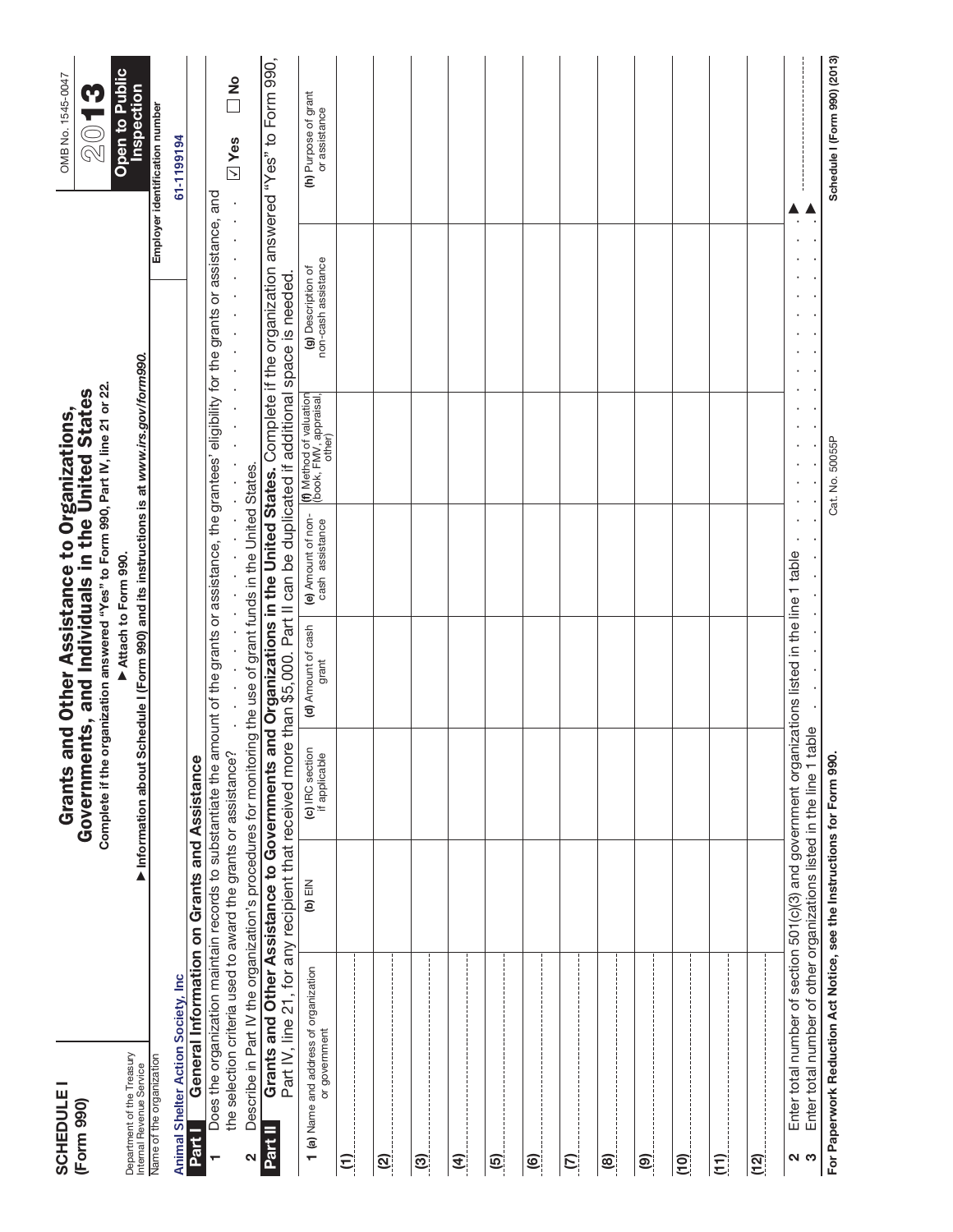| Schedule I (Form 990) (2013)                                                                                                                                                                                                                                                                                                                 |                             |                             |                                      |                                                          | Page 2                                                                                                          |
|----------------------------------------------------------------------------------------------------------------------------------------------------------------------------------------------------------------------------------------------------------------------------------------------------------------------------------------------|-----------------------------|-----------------------------|--------------------------------------|----------------------------------------------------------|-----------------------------------------------------------------------------------------------------------------|
| Part III can be duplicated if additional space is needed.<br>Grants and Other Assistance to Individuals in th<br>Part III                                                                                                                                                                                                                    |                             |                             |                                      |                                                          | e United States. Complete if the organization answered "Yes" to Form 990, Part IV, line 22.                     |
| (a) Type of grant or assistance                                                                                                                                                                                                                                                                                                              | (b) Number of<br>recipients | (c) Amount of<br>cash grant | non-cash assistance<br>(d) Amount of | (e) Method of valuation (book,<br>FMV, appraisal, other) | (f) Description of non-cash assistance                                                                          |
| 1 PetSmart Targeted Spay/Neuter Assistance                                                                                                                                                                                                                                                                                                   | 368                         | 30,906                      | $\bullet$                            |                                                          |                                                                                                                 |
| Other Spay/neuter Assistance<br>$\mathbf{\Omega}$                                                                                                                                                                                                                                                                                            | 96                          | 5,029                       | $\bullet$                            |                                                          |                                                                                                                 |
| ო                                                                                                                                                                                                                                                                                                                                            |                             |                             |                                      |                                                          |                                                                                                                 |
| 4                                                                                                                                                                                                                                                                                                                                            |                             |                             |                                      |                                                          |                                                                                                                 |
| 5                                                                                                                                                                                                                                                                                                                                            |                             |                             |                                      |                                                          |                                                                                                                 |
| ဖ                                                                                                                                                                                                                                                                                                                                            |                             |                             |                                      |                                                          |                                                                                                                 |
|                                                                                                                                                                                                                                                                                                                                              |                             |                             |                                      |                                                          |                                                                                                                 |
| Number of recipients in part III above is number of animals served, not people Number of animals per housebold was generally limited to 5 per housebold Average number of animals<br>Supplemental Information. Provide the information required in Part I, line 2, Part III, column (b), and any other additional information.<br>ក្ខ<br>ក្ន |                             |                             |                                      |                                                          |                                                                                                                 |
| served per household was 2.3.                                                                                                                                                                                                                                                                                                                |                             |                             |                                      |                                                          |                                                                                                                 |
| For item #1, no limits or qualifications were imposed, other than applicants were limited to owners of dogs who resided in Graves County, but outside the city limits of Mayfield. Participants                                                                                                                                              |                             |                             |                                      |                                                          |                                                                                                                 |
| were issued a voucher for spay or neuter surgery and rabies vaccination                                                                                                                                                                                                                                                                      |                             |                             |                                      |                                                          | for one animal, to be redeemed at any one of four (4) participating clinics. Clinics presented the vouchers for |
| payment monthly with their affirmation that the requested surgery had been performed.                                                                                                                                                                                                                                                        |                             |                             |                                      |                                                          |                                                                                                                 |
| For item #2, participants were required to provide proof of household income of less than \$30,000 per year. A similar voucher as used for item 1 was used for this program.                                                                                                                                                                 |                             |                             |                                      |                                                          |                                                                                                                 |
|                                                                                                                                                                                                                                                                                                                                              |                             |                             |                                      |                                                          |                                                                                                                 |
|                                                                                                                                                                                                                                                                                                                                              |                             |                             |                                      |                                                          | Schedule I (Form 990) (2013)                                                                                    |
|                                                                                                                                                                                                                                                                                                                                              |                             |                             |                                      |                                                          |                                                                                                                 |